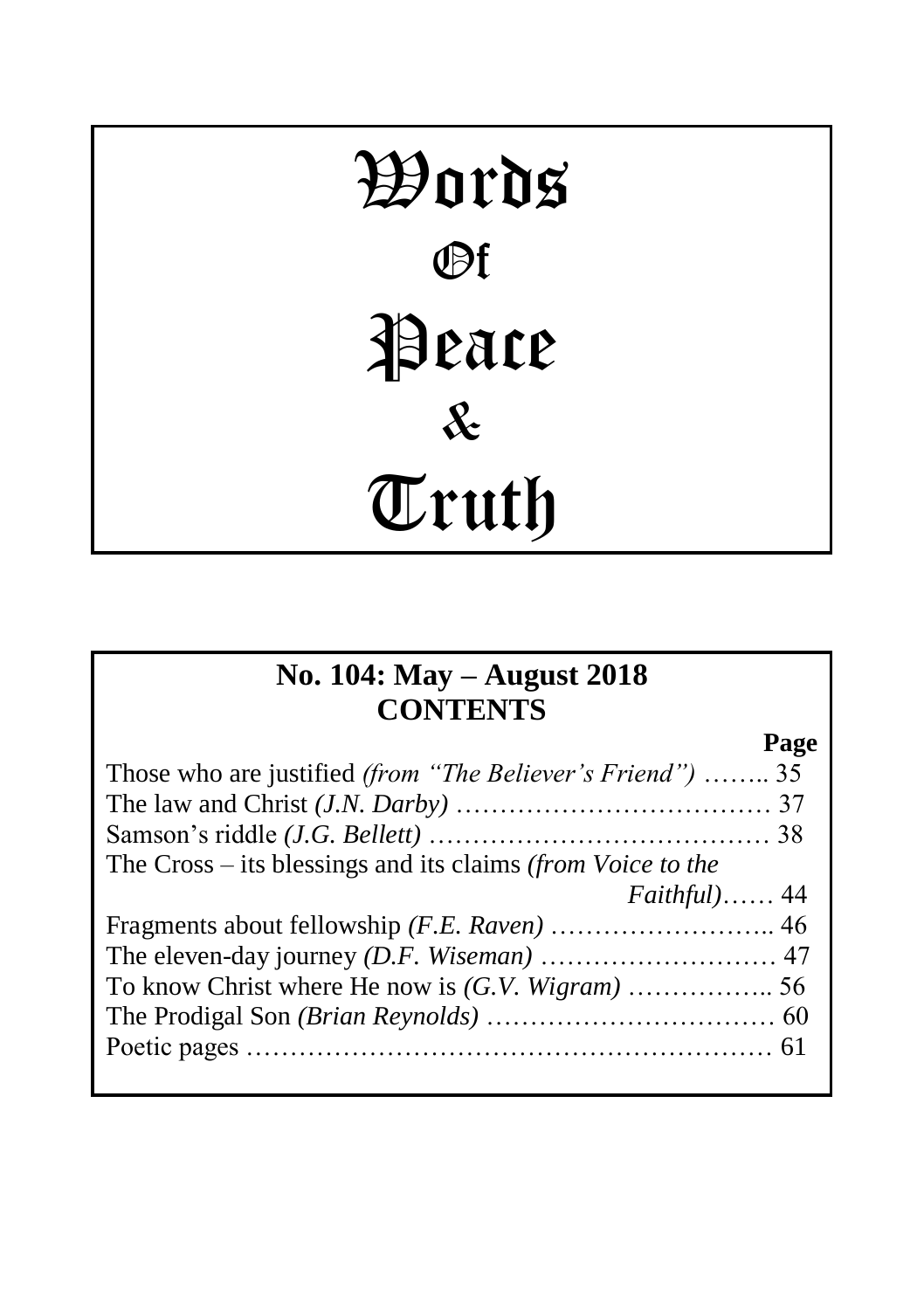## **WORDS OF PEACE & TRUTH** *(Esther 9:30; see also Zechariah 8:19 and Jeremiah 33:6)* **No. 104: May – August 2018 Editorial**

Surely every true believer on the Lord Jesus Christ must feel both the rapid deterioration in the world around us and the way in which the trends in the world are, alas, manifest in what is called "the church," that is to say, the aggregate of all those who profess to be Christians.

As to the world at large – "the present evil world" from which Christ died to deliver us (Galatians  $1:4$ ) – we should not underestimate the "spiritual power of wickedness in the heavenlies" (Ephesians 6:12), which is bearing down on governments and other organisations, deceiving them and causing them to connive at, and even promote, what is evil.

As to Christendom, I would not wish for a moment to plant doubts in the mind of any true believer but there needs to be reality with us, not just profession. Some will come to the Lord claiming a relationship with Him – even to have spoken in His Name – and yet He will have to say to them, "Depart from Me" (Matt. 7:23; Luke 13:27). May every reader truly know Jesus as Saviour and Lord and be preserved from the influence of the grievous and ravening wolves (Acts 20:29; Matt. 7:15) that have come among the flock of Christ.

But let us not be alarmed by the rise and spread of evil. Let us remember that God is utterly supreme and so above everything that happens that He makes even the wrath of man to praise Him (Psalm 76:10). Someone has said "You have to be very powerful for your enemies to do your will, while acting against you!" The article about Samson's riddle should encourage us as to this. *G.S.B.*

*Editor: Geoffrey Bacon, 58 Byron Avenue, Coulsdon, Surrey, England.CR5 2JR Website: [www.wordsofpeaceandtruth.co.uk](http://www.wordsofpeaceandtruth.co.uk/) E-Mail: [bacon707@btinternet.com](mailto:bacon707@btinternet.com) Tel: 020-8660.2915*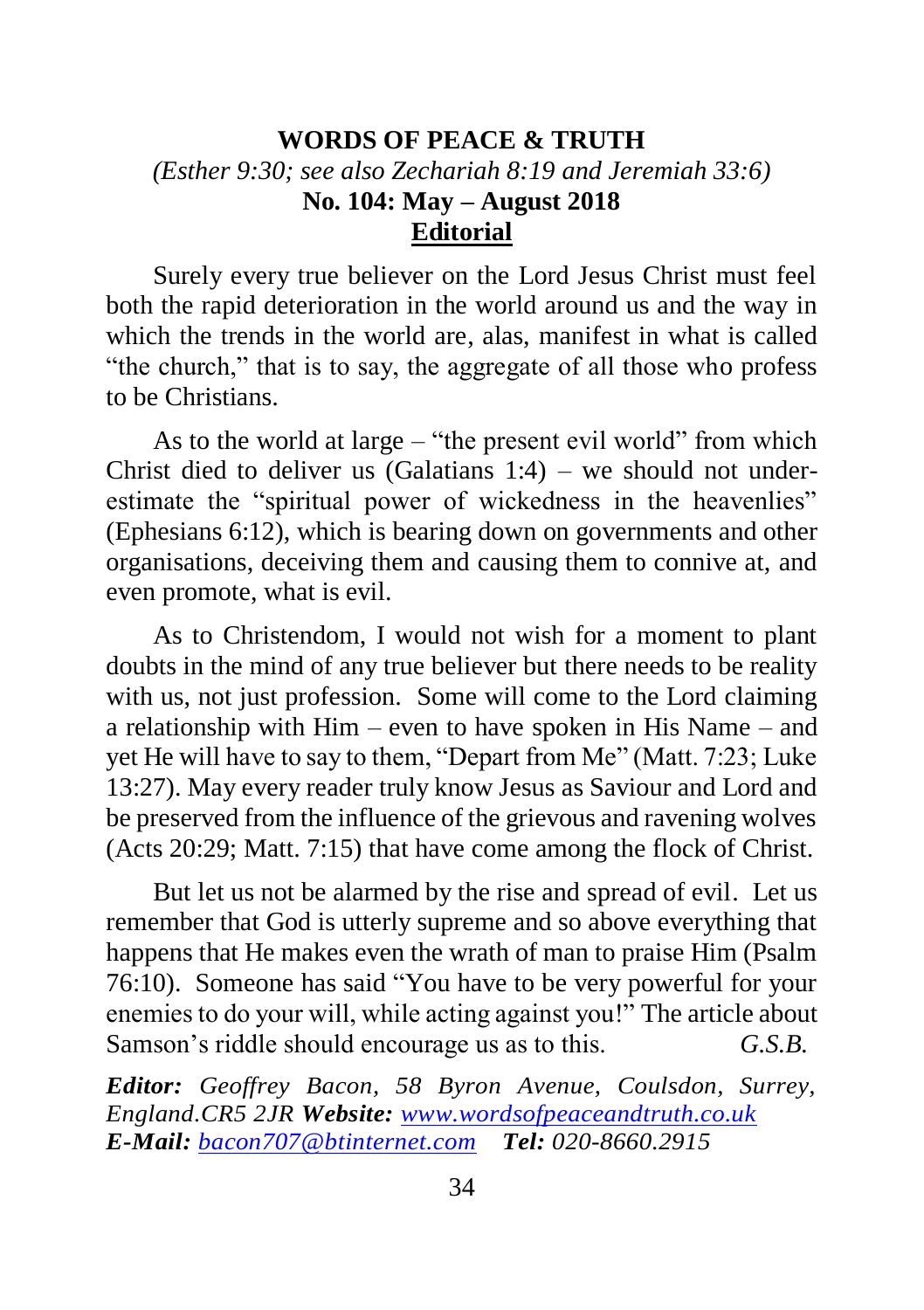#### **THOSE WHO ARE JUSTIFIED**

"THEREFORE we conclude that a man is justified by faith without the deeds of the law" (Rom. 3:28). With these words the Apostle Paul strikes at the root of that teaching which instructs us to keep the law with a view to being justified.

It may be interesting in considering the subject of justification to inquire in the first place who are those that are justified, for there is a popular notion abroad that we must by improved living and exemplary practice prepare ourselves to be justified.

When so many different opinions prevail it is safe to return to the holy scripture, of which it is said, "all scripture is given by inspiration of God, and is profitable for doctrine, for reproof, for correction, for instruction in righteousness" (2 Timothy 3:16).

Please turn then to Romans 4:5. Here we read, "To him that worketh not, but believeth on him that justifieth

#### **The ungodly."**

The ungodly then are they who are justified, not those who have attained a pure and blameless life by the correction of evil and ugly habits. And after all, such practice is only an outward improvement.

The ungodly then are justified. This is a comforting word for those who long after justification and have tried by good works to attain it and have been bitterly disappointed. Are there any such? Indeed there are, thousands. They carry a burden upon their heart and long for liberty with a desire difficult to describe. On what ground are the ungodly justified; in what manner do they enter upon this blessed state?

Let me say just here that

## **it is God who justifies.**

He does it Himself unaided by us (see Rom. 8:33), and He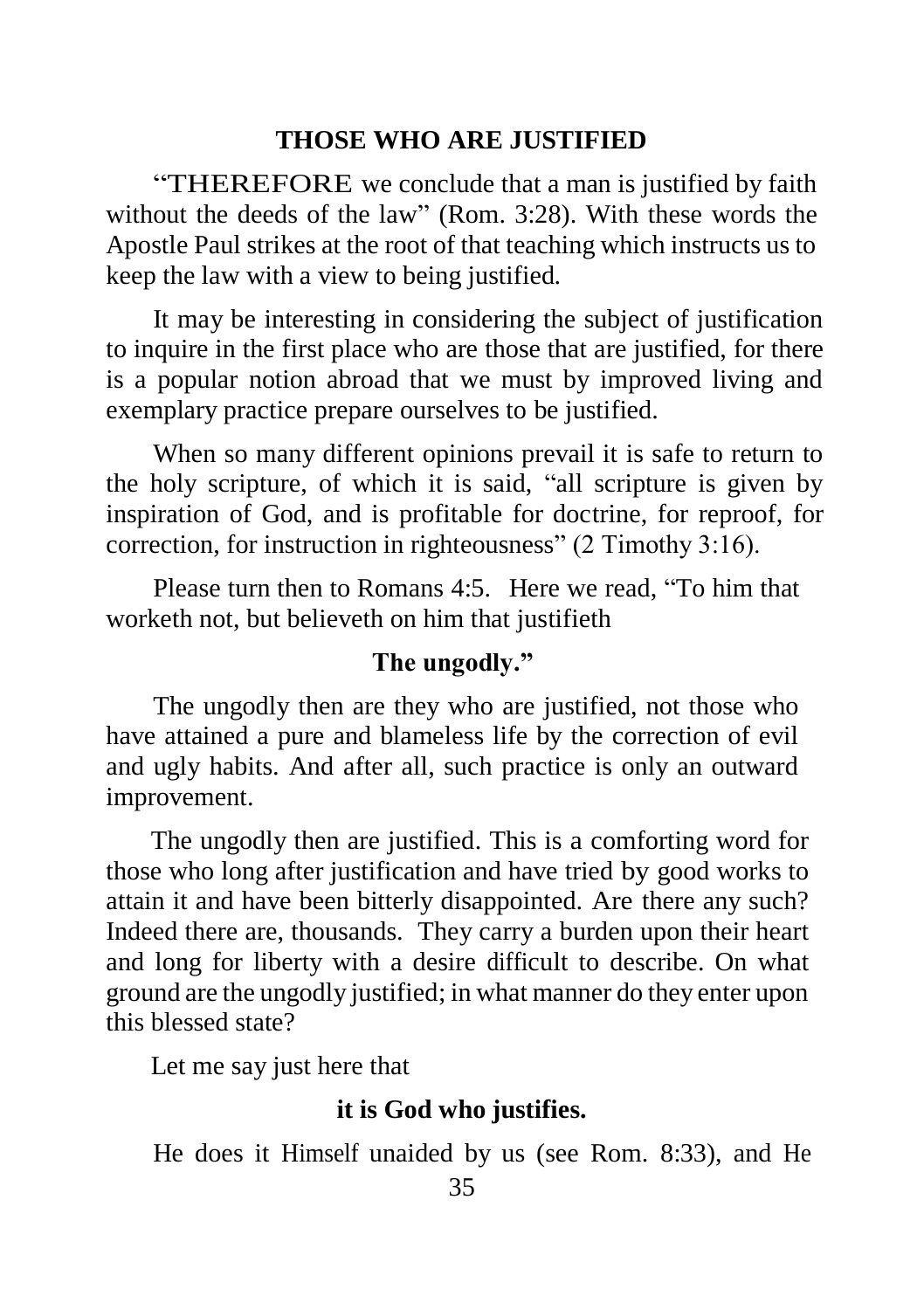justifies the ungodly apart from the works of the law. We must not forget that the Son of God, our Lord Jesus Christ, was delivered for our offences. These have not been overlooked, nor have they been passed over in the kindness of God, as some would have us believe. No; a divine Person has been on earth and has borne the judgment of the throne in regard of man's sins; hence it is God that justifieth. Our Lord Jesus Christ was delivered for our offences and raised again for our justification. Have we nothing to do, nothing to give in order to be blessed in this marvellous way? Again let us turn to scripture (Rom. 3:24):

## **"Being justified freely**

by his grace through the redemption that is in Christ Jesus." Justification comes freely to us, but remember it is through the redemption that is in Christ Jesus. That hour of woe and death through which the Saviour passed, in which He lifted up His voice and cried, "My God, my God, why hast thou forsaken me?" must ever tell how much it cost to secure the blessing, of which we have spoken.

And are we fully cleared from all that was against us or can come up against us? Yes, the work which God has undertaken to do has been done worthily of Him who has done it. We are

## **justified from all things,**

from which we could not be justified by the law of Moses (Acts 13:39).

Alas! the law of Moses could never justify a man; it could only condemn him. But here it is said "*by him*," that is, by Christ Jesus, through Him. It is then what He is as risen from the dead (Rom. 4:25), not what we are at all. By Him! Look away from yourself and your own feelings and fears. It is not *by you*, but *by Him*.

It should be noted, however, that this blessing of justification is known to those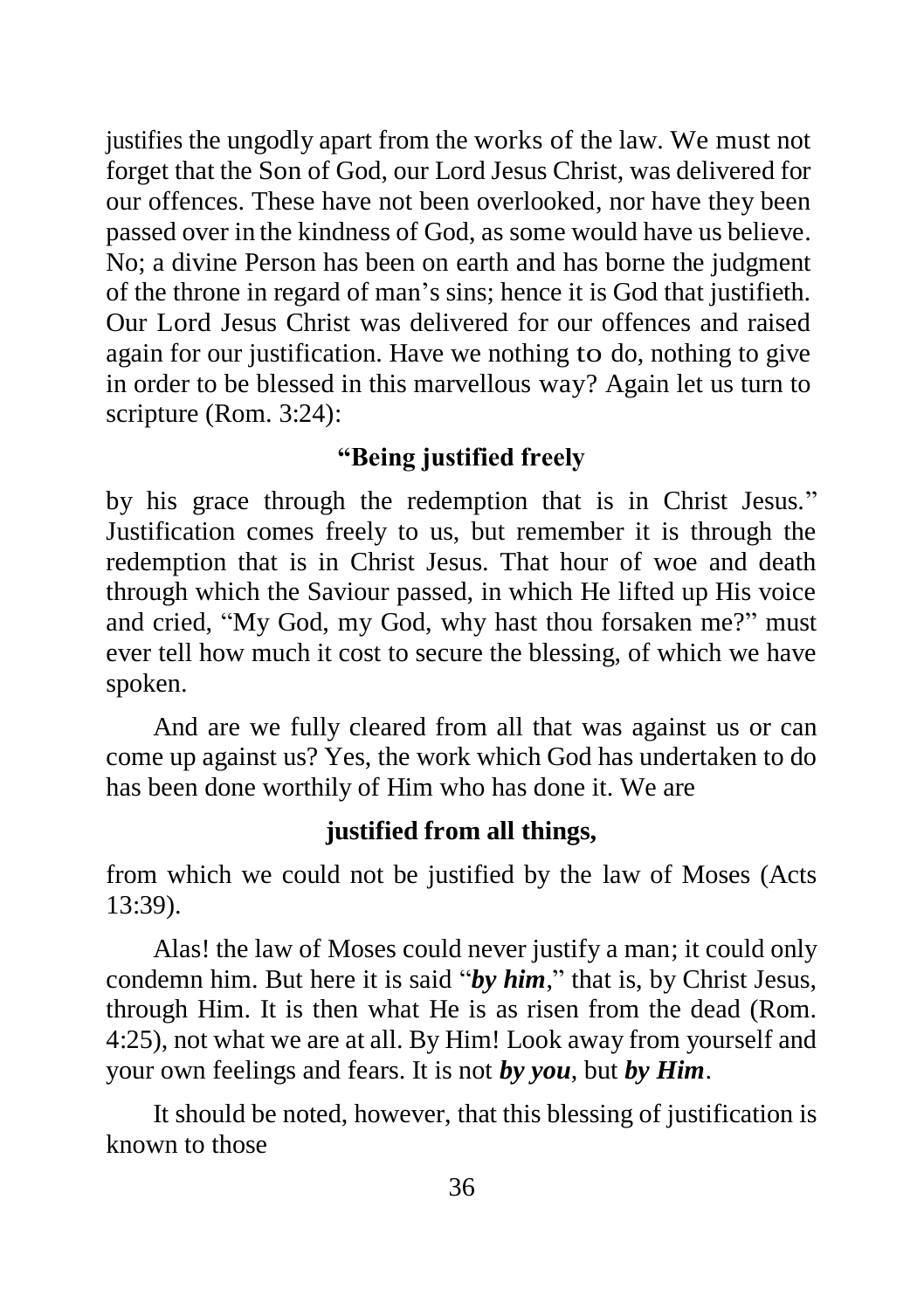#### **who believe.**

What does this mean? Briefly this, that instead of attempting to appear before God in the acceptance of what you can be, or bring, or become, you turn wholly away from any hope in yourself and believe in Him whom God has raised from the dead. If you take God at His word that He justifies the ungodly; that it is God who justifies; that He justifies freely; that He justifies from all things, then your faith is counted for righteousness, for it is written: "To him that worketh not, but believeth on him that justifieth the ungodly, his faith is counted unto him for righteousness" (Romans 4:5).

It is a wonderful thing for one who is a sinner and who has deeply felt his sinfulness to have the sense of being justified, and in the language of those words so familiar to many to be able to say: "Therefore being justified by faith, we have peace with God through our Lord Jesus Christ : by whom also we have access by faith into this grace wherein we stand, and rejoice in hope of the glory of God" (Romans 5:1, 2). May God grant that both reader and writer may know these things better.

*Author unknown; reproduced from "The Believer's Friend," edited by Russell Besley, Vol. III (1911).* 

#### **THE LAW AND CHRIST**

There are three things the law could not do: it could not give life, and, even suppose we got life, it does not give strength; and, another thing of the deepest moment for our souls, it does not give an object. But in Christ I find my life, my strength, and my object. "They that are after the Spirit do mind the things of the Spirit" *(Romans 8:5)*; they have the true object. I get in Christ an object that is sufficient to delight God Himself.

*Collected writings of J.N. Darby (1800 – 1882), Vol. 31 (New Series), p. 155.*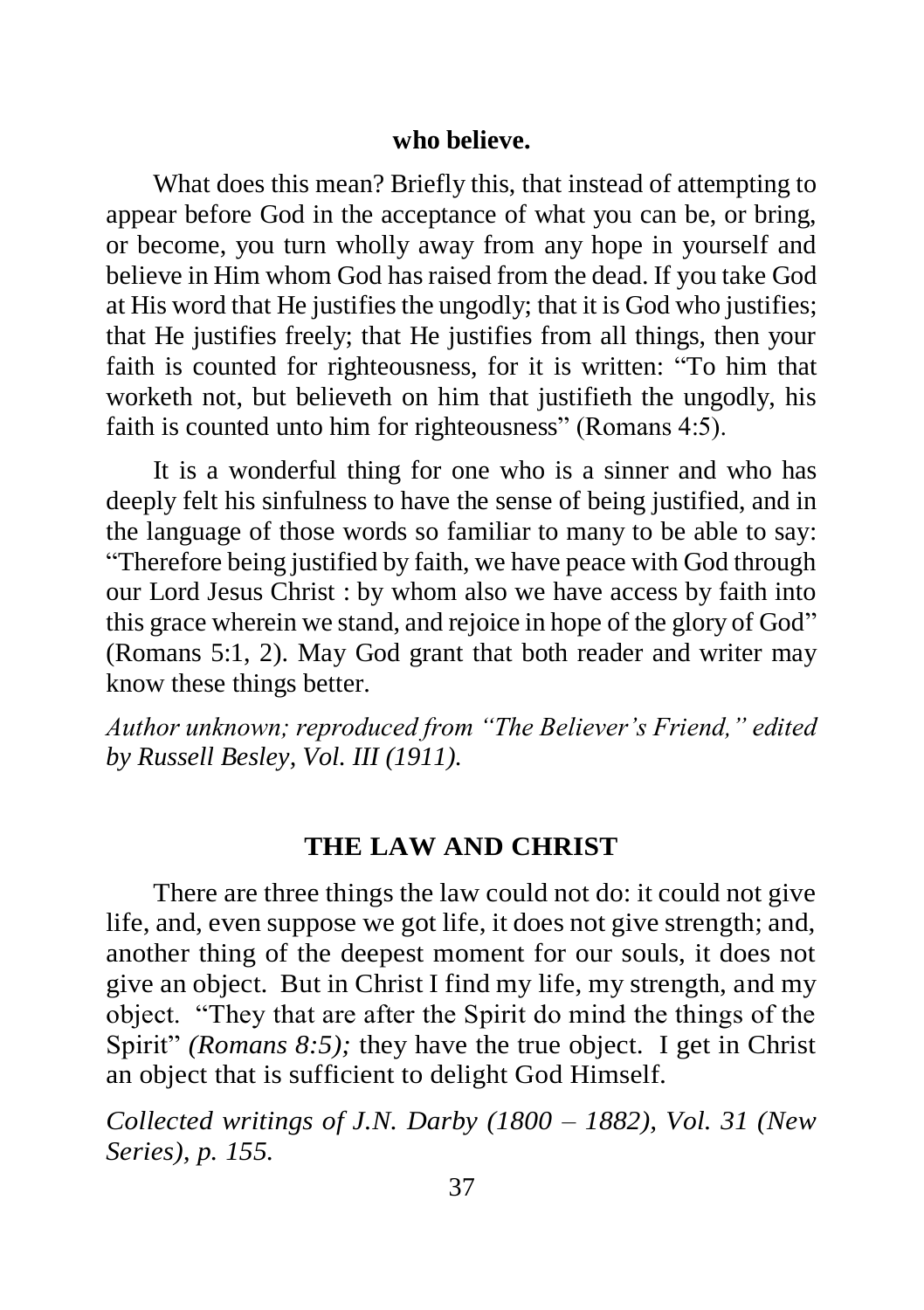## **SAMSON'S RIDDLE** *Genesis chapters 1-9*

"OUT of the eater came forth meat, and out of the strong came forth sweetness" (Judges 14:14). Samson's riddle – God's riddle.

This has been abundantly illustrated in the story of this world. May I not say it is the key of the whole of it. It figuratively shows us God and the enemy at their several work – the enemy doing his work as the strong and the eater, and God, in gracious, victorious power, forcing him to yield both meat and sweetness – constantly and ever bringing good out of evil, and building new systems of wonder and glory and joy out of the ruins Satan has wrought.

I am now, however, looking at this only as it is presented to us in the earliest chapters of scripture; I mean Genesis 1-9.

Man in innocency is set in the garden of Eden; and there (as His whole creation) God is glorified and has His joy, while the creature is blest and happy.

But man loses this goodly estate. He forfeits his innocency under the temptation of the serpent, and with His innocency he loses everything.

This leads at once into a new scene. To be sure it does. But we have to ask, What do we see of man, and of the blessed God Himself there?

God makes a coat of skins for Adam, and puts it on Adam, and also another for Eve, and puts it on her.

I ask again, Was this a work more or less grateful to Him than His previous six days' work of creation? Let us consider it. At the work of creation the Lord God had materials before Him, and in beauty and in fruitfulness He was garnishing the heavens and furnishing the earth. But now He has *Christ* before Him, and He is occupied with that work of grace which had been the secret and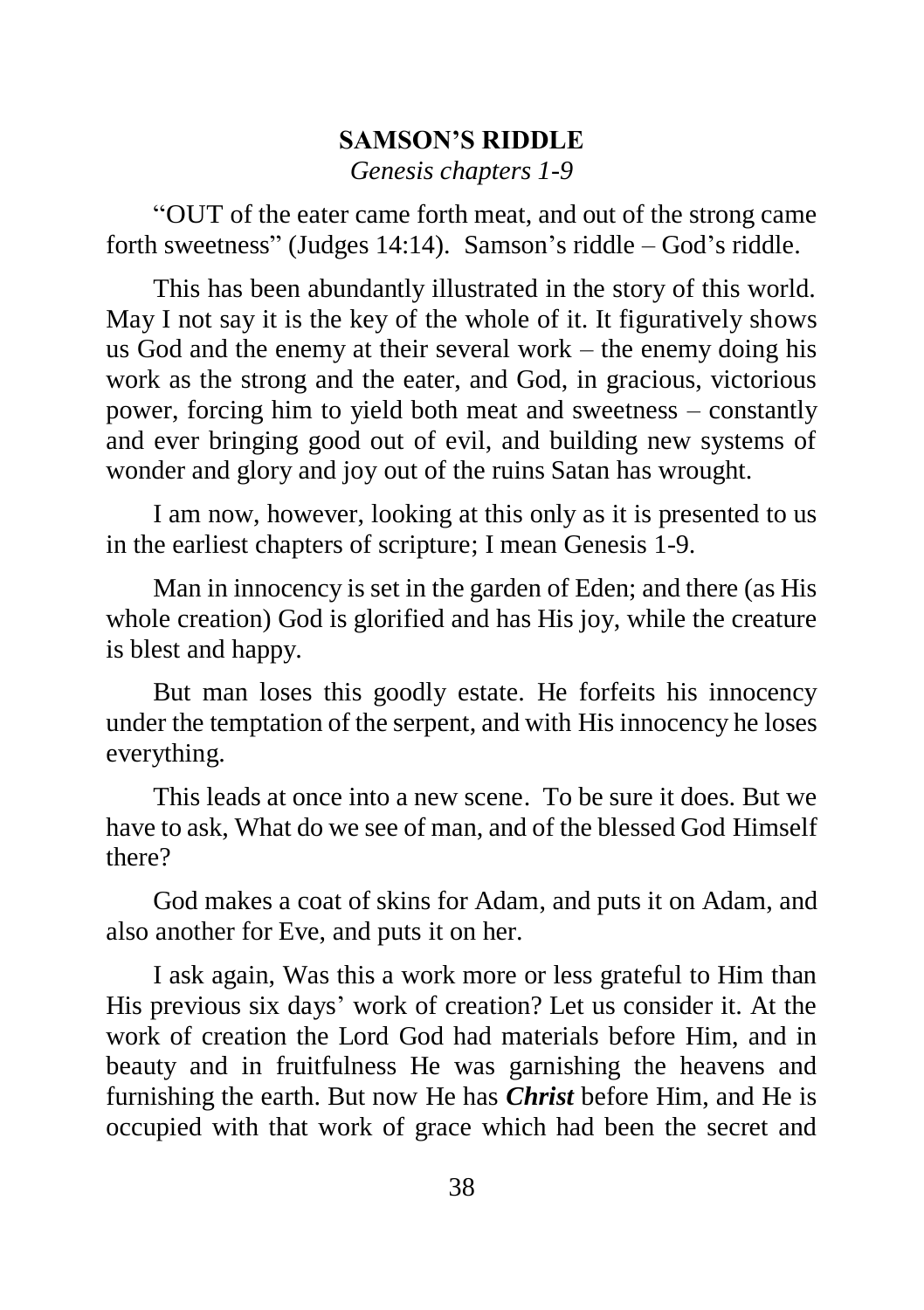counsel of His bosom in His own eternity, and which will be for wonder and joy and praise in another eternity.

And as to Adam, he, at the beginning, called his help-meet "woman," but now he calls her "Eve, because she was the mother of all living."

I ask again, In which of these names of his help-meet did Adam find his chief joy? I will let *this* give the answer: 'He-received her at the first as from himself, bone of his bone and flesh of his flesh; but now he receives her as the mother (and to himself the witness) of that mysterious Seed who was to conduct a controversy with the great enemy who had lately ruined Him, till He had overthrown and crushed him.'

May I not now say, Can we doubt which of these was the spring of the richer joy to Adam? And besides this exultation in the spirit of *Adam,* there is evidence of a like joy or exultation on the lips of *Eve*, when she cries, "I have gotten a man from the Lord," on the birth of her firstborn. And afterwards there is a striking expression of intelligent, believing triumph in Abel, when he offers the fat with the lamb upon his altar. And still further, as we do not see in Eden, saints are presented to us as calling together on the name of the Lord, as walking with God, as dying to this life and this world, and as taken to heaven. And what is all this to the heart of man? Is this more or less than innocency and the garden? Is not heaven a brighter scene than Eden could have been, had it continued man's unsoiled inheritance for ever? (Gen. 1-5.)

I leave these contrasts, that they may tell us whether or not the eater was forced, in that earliest moment of our history, to yield meat, and the strong one sweetness.

We come, however, to another and a later field of observation, where again we find God Himself and His creature man, as well as the ruthless eater.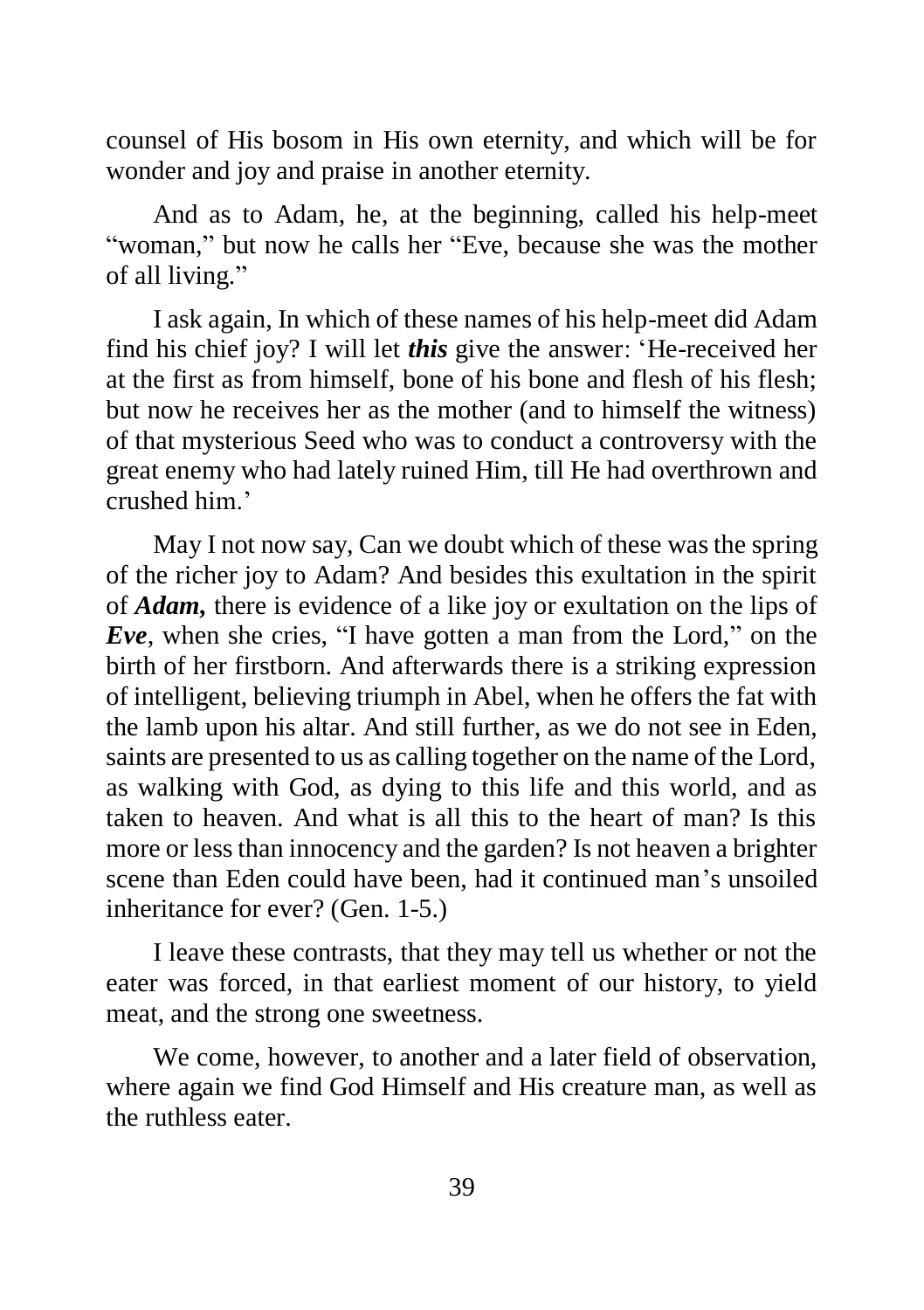Wickedness ripens itself, heads itself up to its full form, and the flood, the judgment of God, overwhelms it. But an ark, for salvation through the judgment, is in grace prescribed by God, and in faith built by Noah. And when it is ready, all the creatures of the earth, according to God's election, I may say, come up to take their place in it. And then, in the due moment, when all are housed, Noah and his wife, his sons and their wives, and all these separated creatures of every sort, God Himself shuts them in, imparting His own strength and safety to His chosen, and making their condition as unassailable as His own throne could be.

Then, while in the ark, Noah had exercises of heart – exercises, I may say, in the Spirit. There was the opening of the window, and the mission of the raven and the dove, the taking in of the dove, and again sending her out, and again a second time taking her in with an olive leaf in her mouth; and then, the uncovering of the ark; all this having its various mystic meaning of bright and wondrous truth. And as the time comes for leaving the ark, everything goes forth just as fresh and abundant as when they went in thirteen months before; nothing wanting – however small and insignificant – nothing damaged, however tender and exposed; and all this, a second time, under the eye of Noah. What must all this have been to his spirit! What fresh and varied delight must all this have been to him, though the work of the eater had made this imprisonment in the day of the judgment of God necessary to him. (Gen. 6-8.)

And, after all this great parenthetic season, and the ark is left of all that it had carried through the judgment of God, and "the earth that now is," as Peter calls it, is trod by Noah and his ransomed host; we see his altar and his sacrifice, and God's acceptance of it. Noah takes the new world as in the name of Jesus. He enters it on the authority and by virtue of what Christ was to him. He reads his title to it in the blood of the Lamb of God and offers his burnt-offerings of praise accordingly. The ark had been Christ to him in the day of judgment, and the kingdom that follows shall be his only through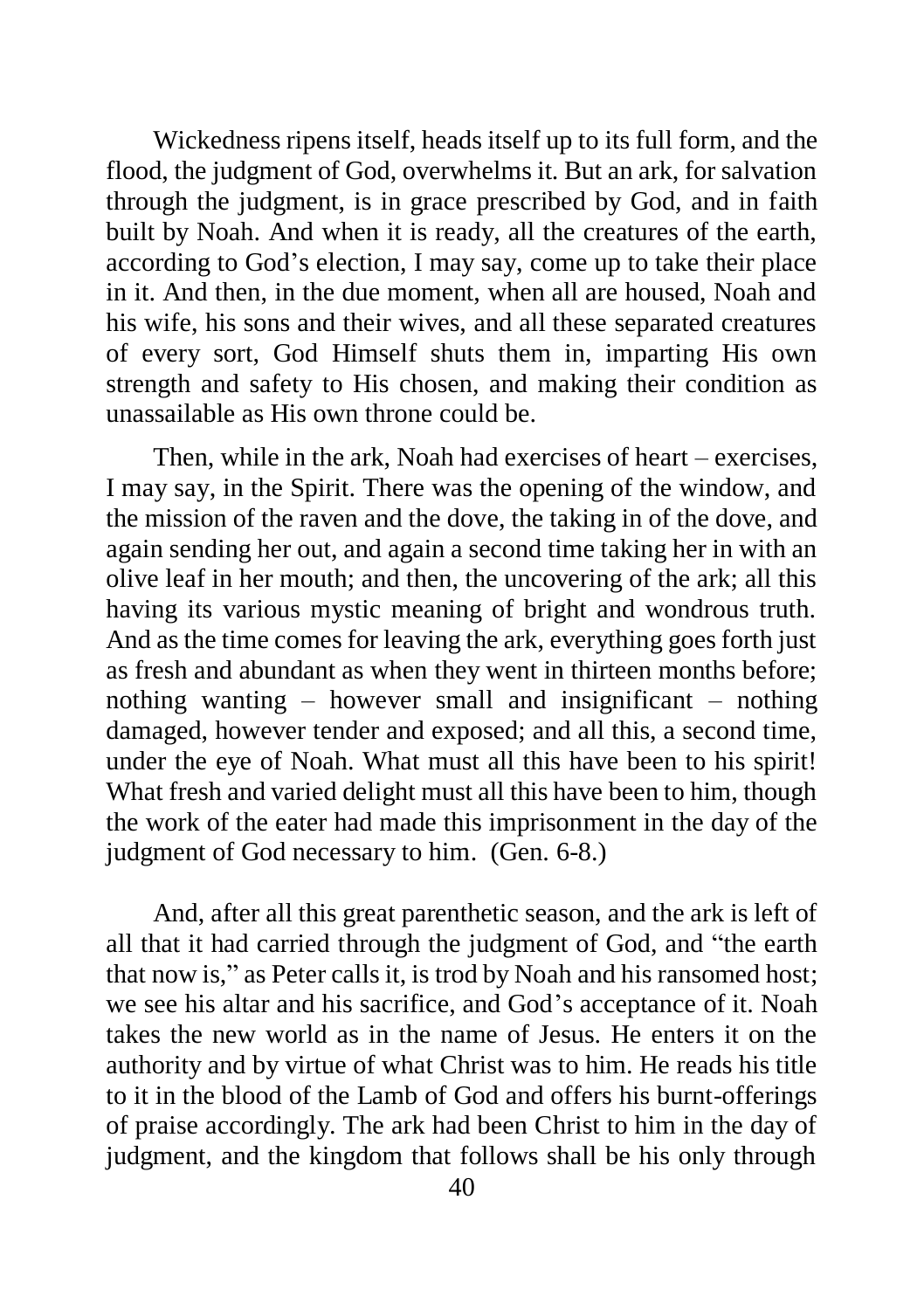Christ. What a free-will offering was this! And what was it to the God of his salvation? We may know something of that when we read, "And the Lord smelled a sweet savour; and the Lord said in his heart, I will not again curse the ground any more, for man's sake." Had there ever been such language in the divine bosom before? God had rested in His work of creation with infinite delight, we know. He rested, as we read, and was refreshed. But now, the value of Christ for a doomed creation is before Him, put there in all the preciousness of the blood of atonement, by the faith of a sinner who was confessing to Him, in the mysterious language of his altar, that all his title to anything and to everything was to be found in the sacrifice of His own Lamb. Before this, God had said, "It is not good that man should be alone;" but now He says "*in his heart*, I will not curse the ground any more for man's sake." Before this, He had seen that the work of His hand was good, but now He was smelling a sweet savour in the work of Christ.

Was not all this meat and sweetness again? The enemy had indeed approved himself an eater and a strong one, as afore he had in the garden – corrupting man outside Eden, as at the beginning he had corrupted him within it. But had not God again made him yield meat and sweetness? Were not divine delights in this scene of redemption of a higher character than they had been in the day of creation? Is not the value of Christ more to God than all the beauty and order that are displayed in the works of His hand? And is not His ransomed Noah in the ark, a richer one than Adam His creature in the garden? He was receiving the gifts of grace and rendering the free-hearted obedience of faith; he was learning the sufficiency· of Christ for him, and experiencing the exercises of the Spirit in him. He saw himself not merely in a *created* but in a *redeemed* system.

It is a great sight to see to  $-$  the eater has yielded meat, and the strong sweetness. And we are still in sight of this great mystery to the end of these chapters, after the new world has been gained, and "the earth that now is" has been formally taken and inherited. For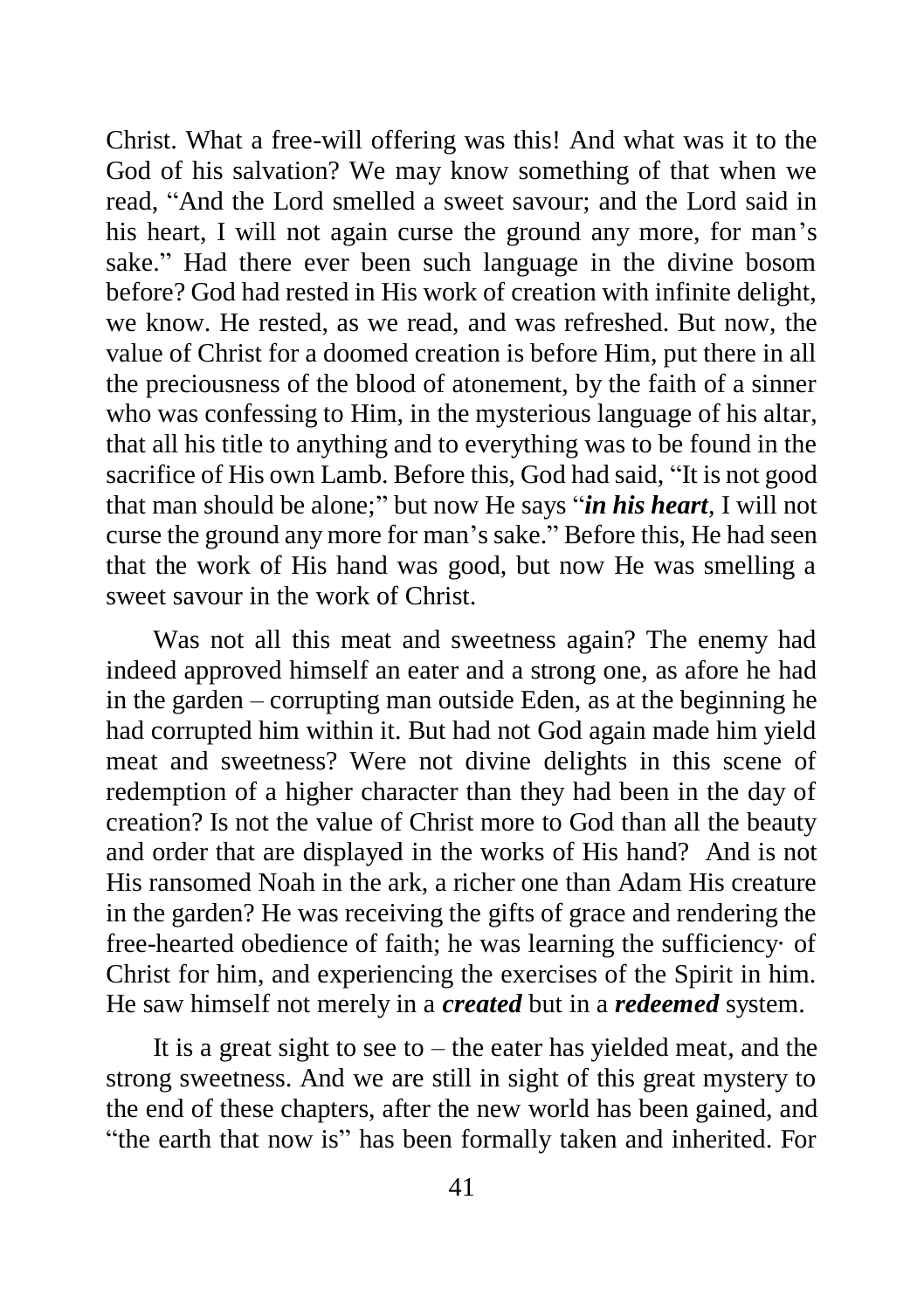there we see Noah seated in royal and priestly state. He is "blessed," as Adam was in his day, and told to "be fruitful, and multiply, and replenish the earth" (Gen. 1:28; 9:1). The trail of the serpent is indeed over the whole scene and condition of things. Adam had the earth subdued to him, and the creatures of the forest, and of the field, and of the sea, and of the air, owned his lordship of them, taking names from him as it pleased him to give them, they in the acknowledgment, and he in the exercise, of sovereignty; while it is only in the dread and fear of Noah that the creatures of the earth now stand. It was no longer their homage rendered to man, but their sense of control by reason of the eminency of man. Here was the fruit and the witness of the work of the eater. But with this, Noah's table was more richly spread now than Adam's had been at first. The herb of the field nourished man then; the flesh of the beasts of the field shall now nourish him; for Adam's was the due food of an innocent one, Noah's is the food of a ransomed one. Adam enjoyed the life of an untainted creature, Noah the life of a blood-bought sinner.\*

Here was the witnessing afresh how meat was forced out of the eater. It was a world around, wearing the scars and bruises of a deadly fight; it was a table within, which told of full, and sure, and glorious, and blood-sealed redemption.

But further. The Lord God makes a covenant with Noah, and with all the creatures around him, that He will secure the earth from a second flood. And in token of this, He hangs the bow in the cloud, up there as under His own eye, that He may look on it, and thus remember His promise. What thoughts and words are these; and yet these are the words of the Spirit, telling us of the intimate ways of God with us, and our souls, and our circumstances! The cloud might

\* *The blood was not to be eaten with the flesh; the blood was reserved to make atonement with (See Lev. 17). Noah, therefore, fed on the witness of his redemption, just like Israel in the paschal night of Egypt. His feast was the feast of a blood-bought sinner.*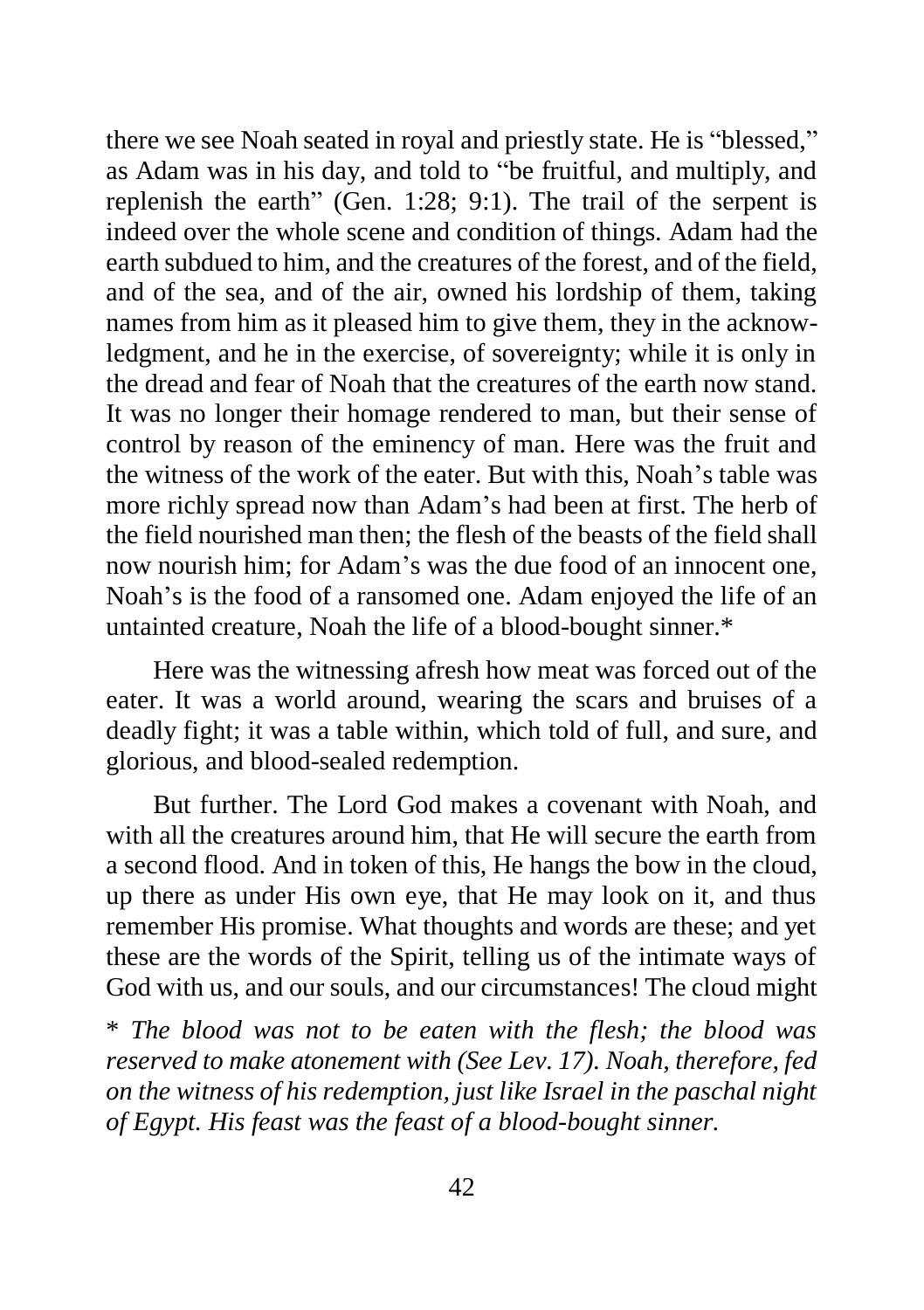threaten and swell itself with water; the bow should control it. The cloud might frown; the bow should smile. The Lord should be refreshed and glorified now in the *counsels of His grace*, as at the first He had been in the works of His hands. And the creation was set, not in fallible, but in sure conditions.

There had been no threatening cloud in the sky of Eden; but then, there was no shining bow riding in triumph upon it. The cloud was now the witness that the eater had done his work – a deadly work, a work of forfeiture and ruin; but the bow was alike the witness that God had got meat and sweetness out of him. (Gen. 9.)

Wondrous riddle! beginning to show itself here at the very first  $*$ 

The fall or ruin of man has been accomplished through the subtilty of the eater, the strong man, the old serpent which is the devil and Satan; but in the midst of the ruins God Himself is gathering richer joy and brighter glory than He had known before; and as to His creature man, his communion with God is deeper and more blessed, his destinies more excellent and glorious, being either heavenly, like that of Enoch and the antediluvian saints, or in royal and priestly dignities, like that of Noah, in a *redeemed* and not merely a *created* system, with the sure tokens of God's unfailing guardianship before him.

\* *It is said in chapter 6 that God repented that He had made man, that it grieved Him at His heart. But this does not affect this wondrous riddle, or touch the teaching of this little paper. For that was the divine experience when the work of the eater was looked at in itself, and apart from the work of God as forcing meat and sweetness out of him.*

*Extracted from "Short Meditations" by J.G. Bellett (1795-1864).*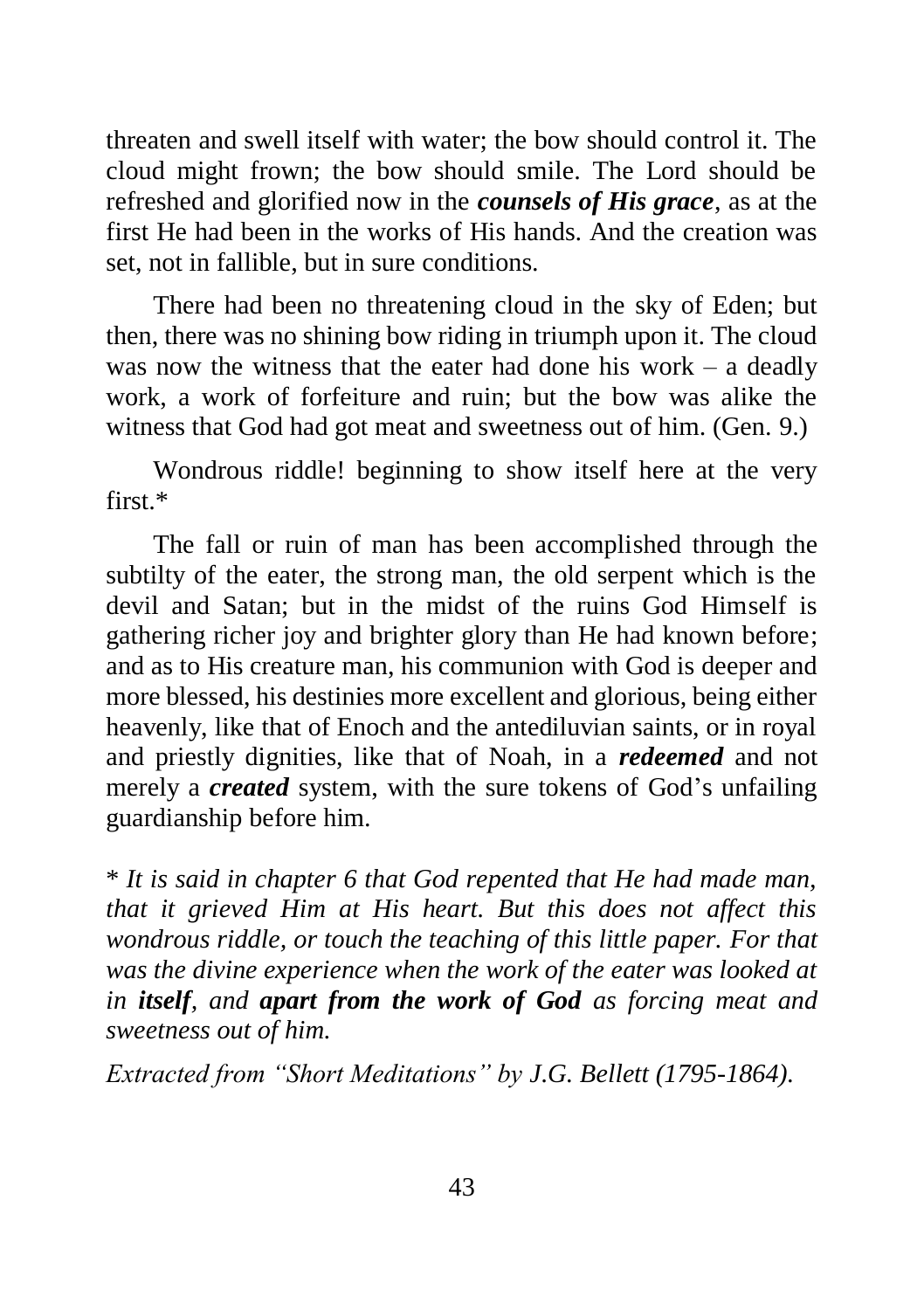## **THE CROSS – ITS BLESSINGS AND ITS CLAIMS.**

THE first and the natural resource of a soul awakened, through grace, to a sense of need, is the cross of Christ. The need of relief from the weight and pressure of a conscience burdened with a sense of sin, is felt in all its intensity; and the relief sought for is found in the wondrous fact that the One who hung upon the cross, bore my sins in His own body there, and in God's sight they are gone for ever. The relief is immense; the burden is gone, and the heart is free to be occupied, like the poor sinner in the end of Luke 7, with the One who has brought me that relief. But is that all that the cross of Christ brings with it? Far from it indeed. That is but the first lesson it teaches, and if I have not learned more than that I have not got to God's side of the cross at all. I may stand and contemplate, by faith, the immensity of the love which brought the Son of God down to that scene of shame and death for me; I may rejoice in the knowledge of the forgiveness of sins, and of acceptance with God, and yet so bad and treacherous are these hearts of ours, that we are quite capable of taking all these blessings, and then turning our backs on the cross, and finding our resources, if not our joys, in the very world which crucified the One to whom we confessedly owe our salvation, We are willing to accept the blessings of the cross, but we are not willing to own its claims. And in these closing days of the history of the church on earth, there is special danger of this. Many, if not all, of those who may read this paper are in possession, doctrinally, of truth which has been entirely lost since the first days of the church on earth, but was recovered through the grace of God. But how far is that truth reproduced in our lives down here? How far can we say that we have, as before God, accepted the cross of His Son as He sees it, and sees all through it? How far can we say that the cross gives its colour to our associations, our connections, our business, our houses, and all in them, our dress and the dress of our children, in short to all the details of our daily path? Are these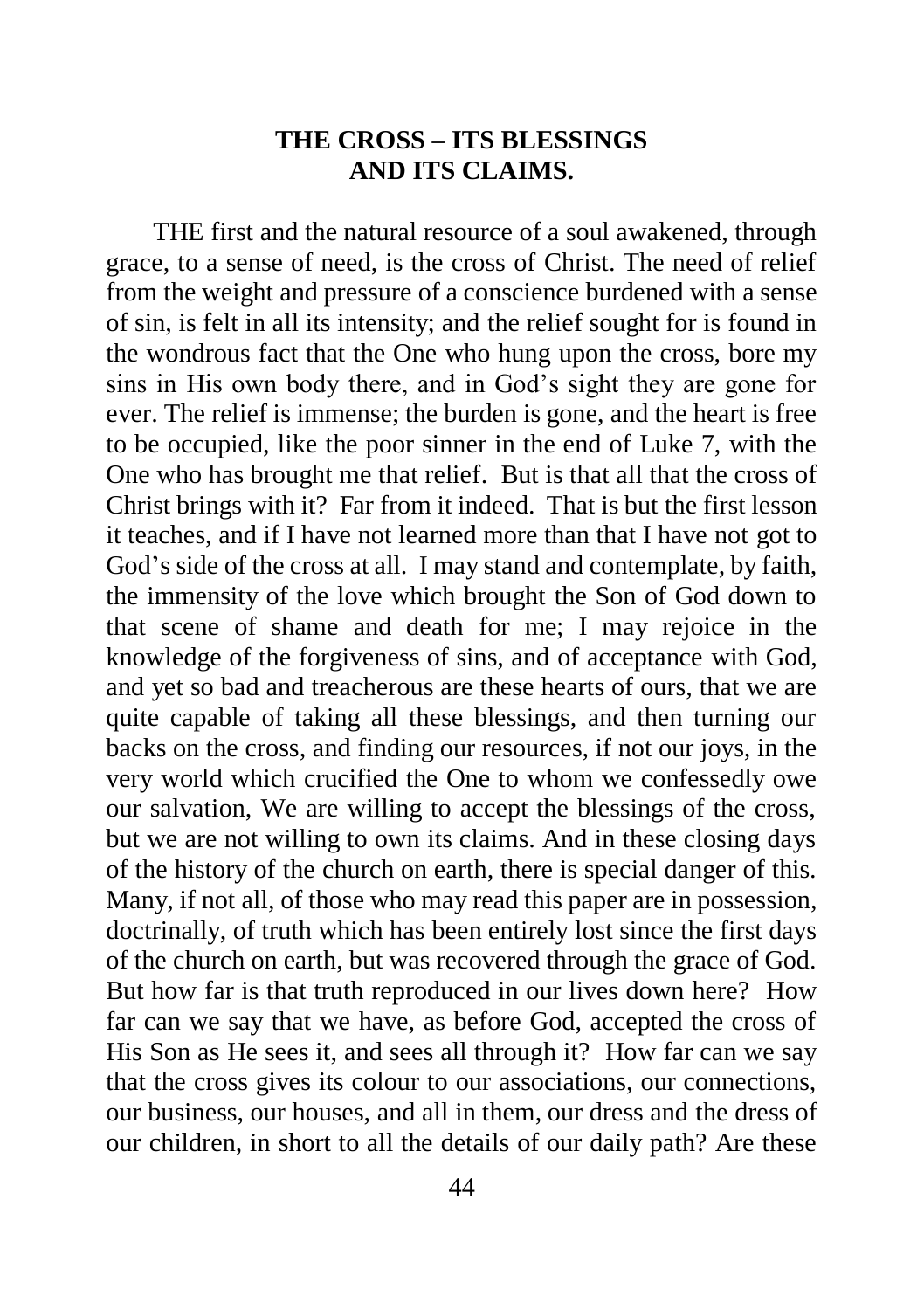trivial things, do you think, to mention in connection with the cross? Not, surely, if I know its real import, and what the God who forsook His beloved Son on the cross, reads in that scene. It is just in these things, seemingly, though not really, of small account, that we show how far we really understand the true meaning. and import of the cross. "He that is faithful in that which is least is faithful also in much." A lesson that is learned from God's side of the cross is never forgotten.

It is not only that the first man, in his badness, was morally arid judicially ended there, but that all that was good and beautiful in man was ended there too. "The Son of man must be lifted up." All that was of the first man must pass away, his history must end for ever, in order that the second Man, alive from the dead, and having for ever broken the power of death, might come out the Head of God's new creation, and take humanity with Him into the glory of God. That is what God has got from the cross, and it is the knowledge and acceptance of it that enables me to glory in the cross – to glory in that which was my deepest and greatest shame as a man, from the very fact (and what a blessed fact!) that the cross has ended for ever before God, the man that set it up and nailed the Son of God to it. On the world's side of that cross there is death, and after death the judgment – on God's side of it the new creation.

In the Epistle to the Galatians, which was written to those who were trying to improve the first man, the cross is brought in three times. In chapter 2:20 "I am crucified with Christ," that is, the man is gone. In chapter 5:24, "they that are Christ's have crucified the flesh with its passions and lusts." That is not a practical thing which I have done myself, but what the cross has done for me before God, and I accept it. What belongs to the man, and comes out of him, is gone also. In chapter 6:14, "The world is crucified unto me and I unto the world." What appeals to and acts on the man is gone too in the cross. It stands as an impassable barrier between me as belonging to, and associated with, the risen Man, and all that I was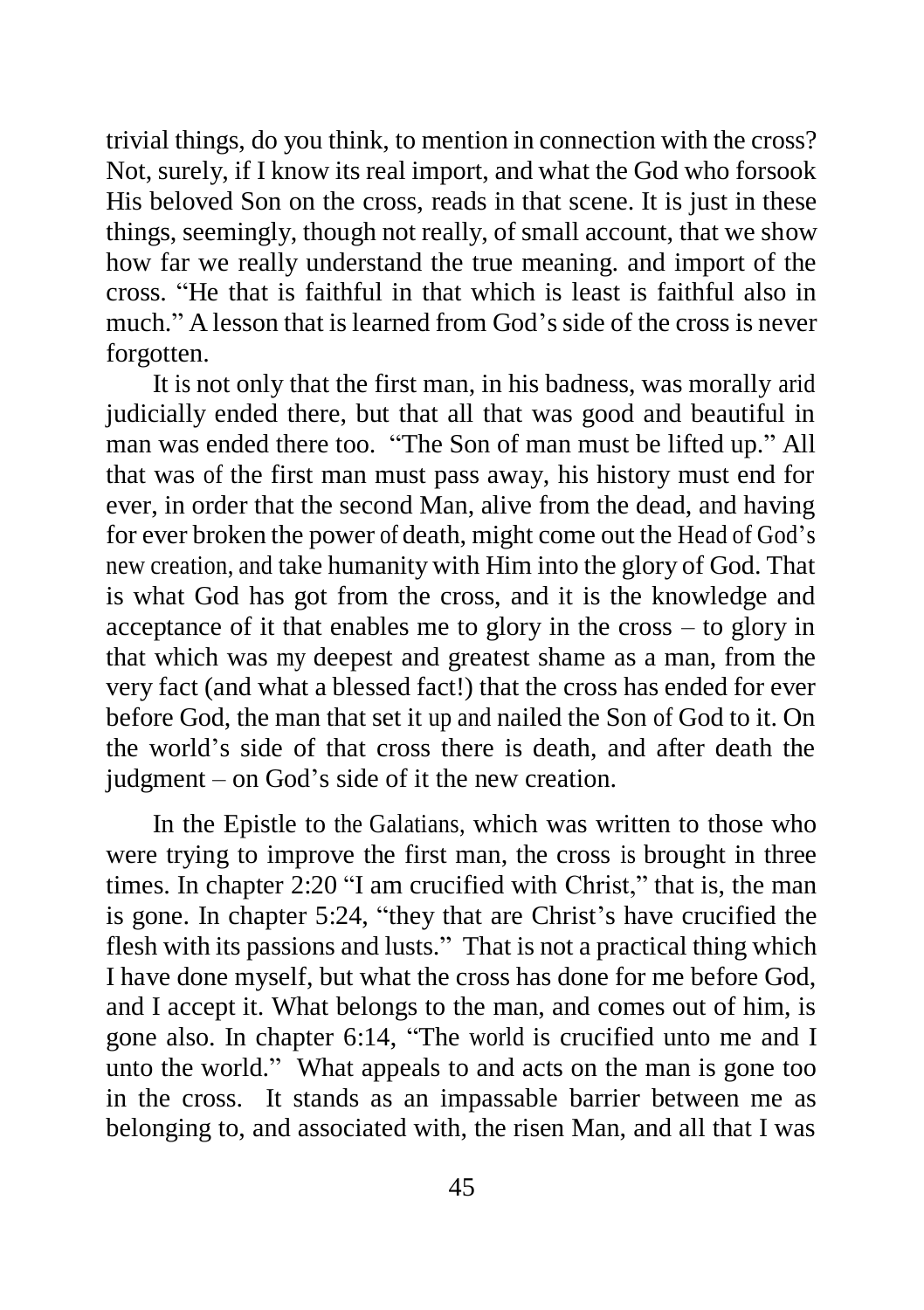as associated with the man under death and judgment. What then is or can be left? The new creation, and nothing else (verse 15). Now how far, beloved brethren, can we say honestly, as before God, who knows the secrets of our hearts, 'I accept the cross, not only with its b1essings, but with its claims'?

How far can we say, as we look around us, in our associations and surroundings – There is *nothing* of which I should have cause to be ashamed, if I were to find standing by my side the One who was on that cross for me? There is nothing on which His eye could not rest with perfect satisfaction! I accept with praise and thankfulness all the wondrous blessings His cross has given me: and it is the greatest privilege and joy I have to own the claims of that cross to the full, in and over everything that belongs to me! In the great truth that "If one died for all, then were all dead," I recognise and own what was my status and condition before God, now gone for ever; and in the blessed fact that, through grace, I am now one who "lives," I see that His death has ended my history as a man, and I desire that all connected with me may be the expression of the practical reality that I am not living to myself, but "to him who died for me and rose again."

May the Lord make this the language of hearts that are learning daily more of the wonders of His cross.

*Author unknown. Reproduced from "Voice to the Faithful" Vol. XII (circa 1880), edited by J.B. Stoney.*

#### **Fragments about Fellowship**

You do not reach Christ through the company, but the company through Christ. *(F.E. Raven, New Series Vol. 7, p. 380).*

The moment you come into life you come into fellowship, and fellowship does not admit of the idea of supremacy; it is participation in common, and the only supremacy is the Lord.

*(F.E.R., N.S. Vol. 11, p. 481)*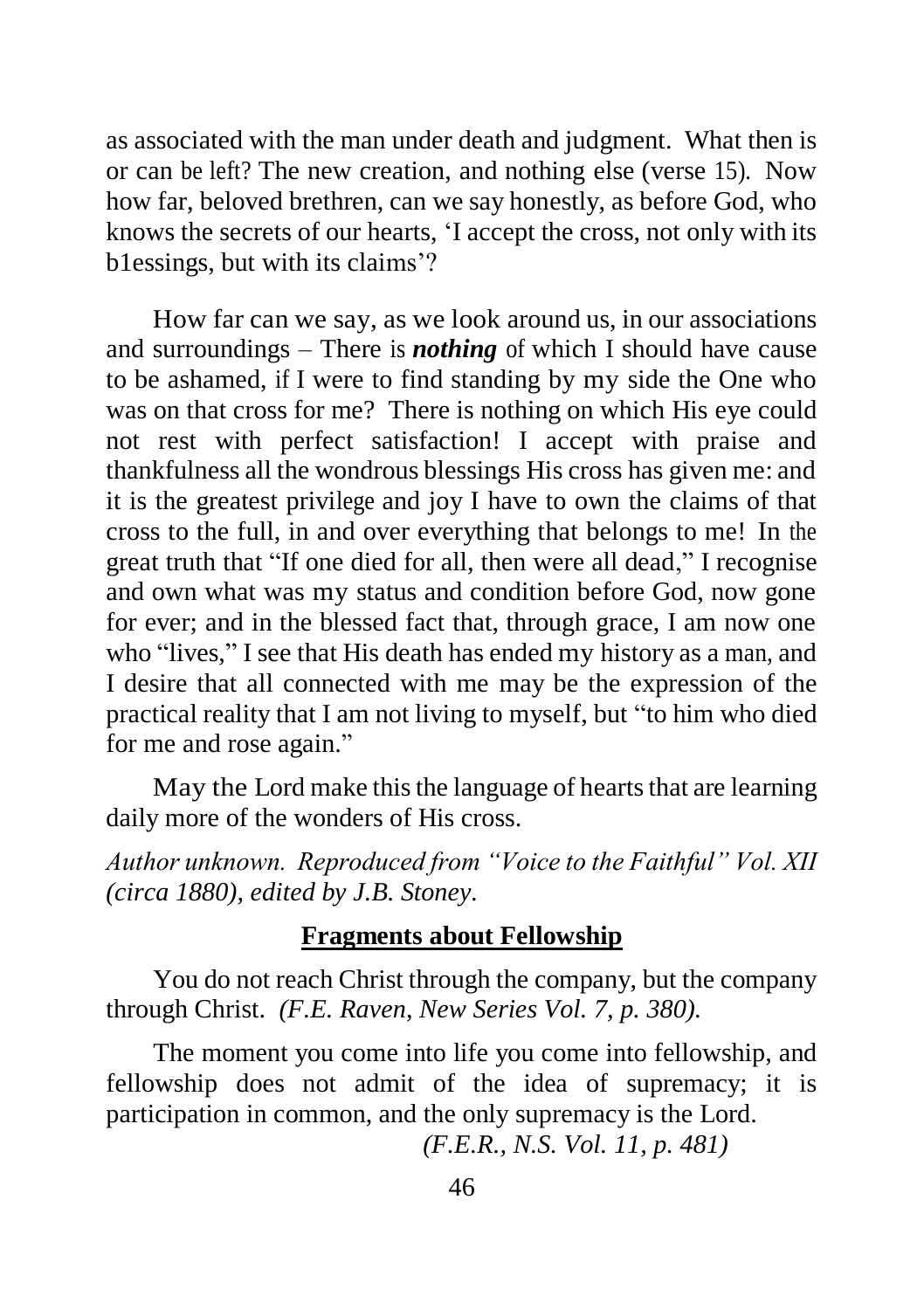## **THE ELEVEN-DAY JOURNEY** *Deuteronomy 1:2; 6:23.*

We have been occupied with the eleven-day journey in Deuteronomy 1:2 where we read, "there are eleven days journey from Horeb by the way of Mount Seir to Kadesh-Barnea. We notice in our second scripture, Deuteronomy 6:23, that God brought His people out thence to bring them in. That is the divine purpose – the eternal purpose of God – to bring us in. Israel of old never really went in. They fell short of God's purpose. Through unbelief and disobedience the wilderness journey took them thirty-eight years. The wilderness as we are aware is not part of God's purpose but of His ways.

The eleven-day journey is the spiritual journey. There is what is moral and we are morally responsible. There is what is spiritual and we are spiritually responsible. The challenge is as to where we are spiritually. This journey took Israel thirty-eight years. They wandered in the wilderness in unbelief. They did not walk in concert with God.

There are *landmarks, steps* and *milestones* on this spiritual journey. Tonight I wish to touch, with the Lord's help, on some milestones and to call attention to some of the warnings given in the epistle to the Hebrews to help us to go on and to go in. I believe we can assess our progress in divine things but we may touch on that a little later.

First, let us review a little the ground we have considered today so far. Paul in 1 Corinthians 10:11 particularly, and also in Romans 15:4, shows us the relevance of the Old Testament scriptures and he points out the dangers of not going on spiritually. In Acts 20 we see Paul's thrust, his energy and his personal example that the saints may enter into all the counsel of God.

The landmarks are Horeb, by the way of Mount Seir, and Kadesh-Barnea. This is like a panoramic view of the spiritual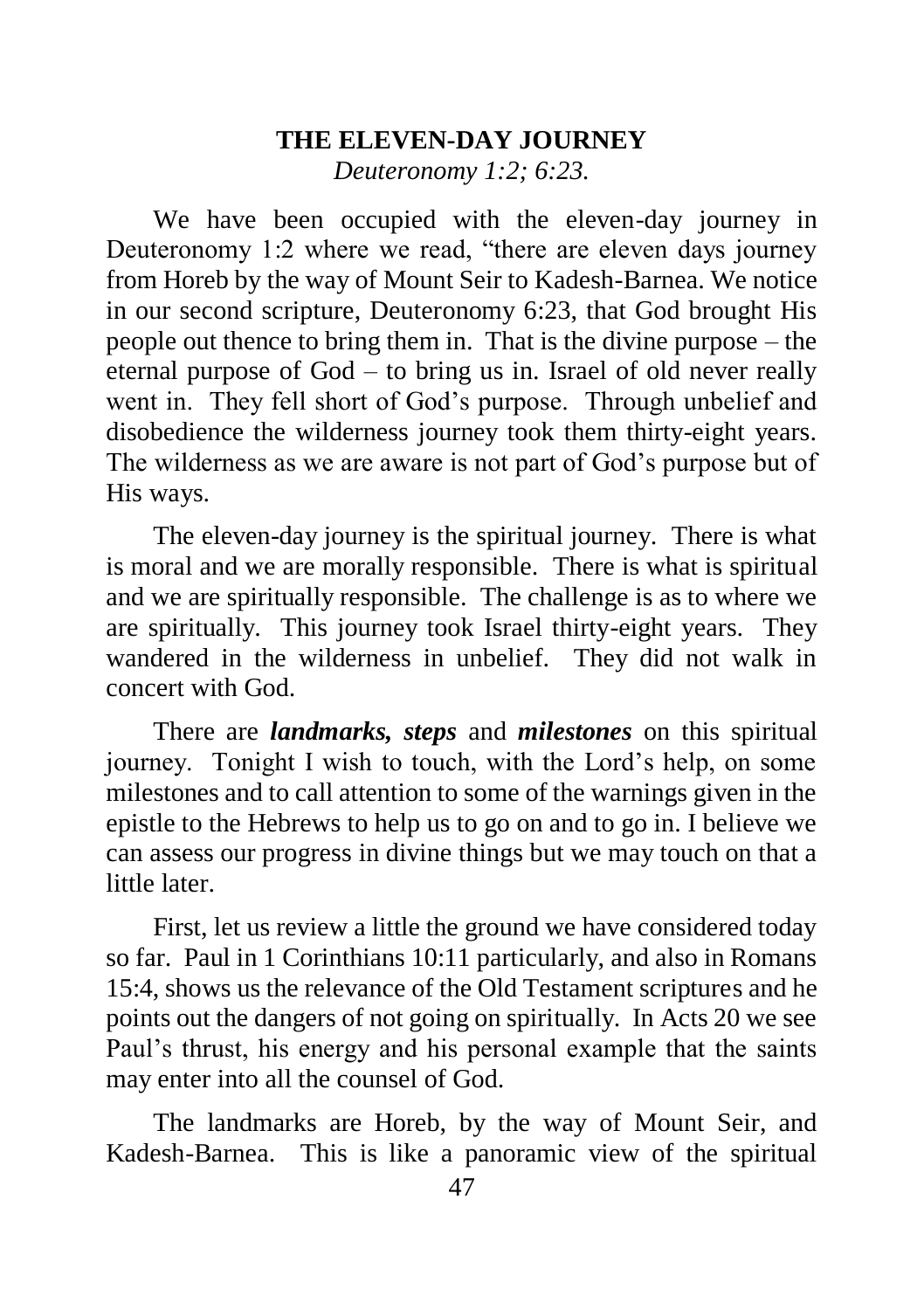journey, each of the three landmarks having great meaning and bearing with lessons for each one of us. I take it that this journey begins properly when one receives the Holy Spirit, Exodus 17:6. What a landmark it is! Horeb speaks of Christ stricken and the Spirit given. So that the first impressions of God have an immense impact upon the soul. Redemption is accomplished, and the Holy Spirit given, Romans 5:5,6. It is at Horeb that we learn to turn to God from idols and it is there we acquire a spiritual judgement of the world, 1 Thessalonians 1:9; Revelation 11:8.

The second landmark is, "by the way of Mount Seir". This brings in another set of lessons connected with Esau, Genesis 36:8. Esau, Jacob's brother, is put forward in the Bible as a man of the field; as a person who despises the birth-right; a profane person and he represents someone who lacks the grace of God, having a root of bitterness springing up causing trouble and defiling many. Oh, how awful! Scripture uses a similitude "…as Esau" to teach us how we ought not to behave, Hebrews 12:12-17. There is no remedy for the man after the flesh. The flesh may manifest itself in us in various forms – however nice and polite, or however hateful and obnoxious – the flesh must be judged unsparingly root and branch, Romans 7. Amalek, Exodus 17; Agag, 1 Samuel 15; and Haman, Esther 3 are all of the Esau line. Included in the deep lessons of "by the way of Mount Seir" is that we remember the brotherly covenant, Amos 1:9. It says of Saul in Acts 9:1 that he still breathed out threatenings and slaughter against the disciples of the Lord. It is said of Benaiah that he went down and slew the imposing man, 2 Samuel 23:21. There are many other references in the Scriptures, especially in the Psalms, which speak of the violent man, the lying and the deceitful man, the foolish man – these are the features of the man of sin and shame that we are confronted with and do battle with. In speaking of this man Paul says, "O wretched man that I am! Who shall deliver me out of this body of death." Romans 7:24. When you arrive at this in the soul's experience it is a definite landmark.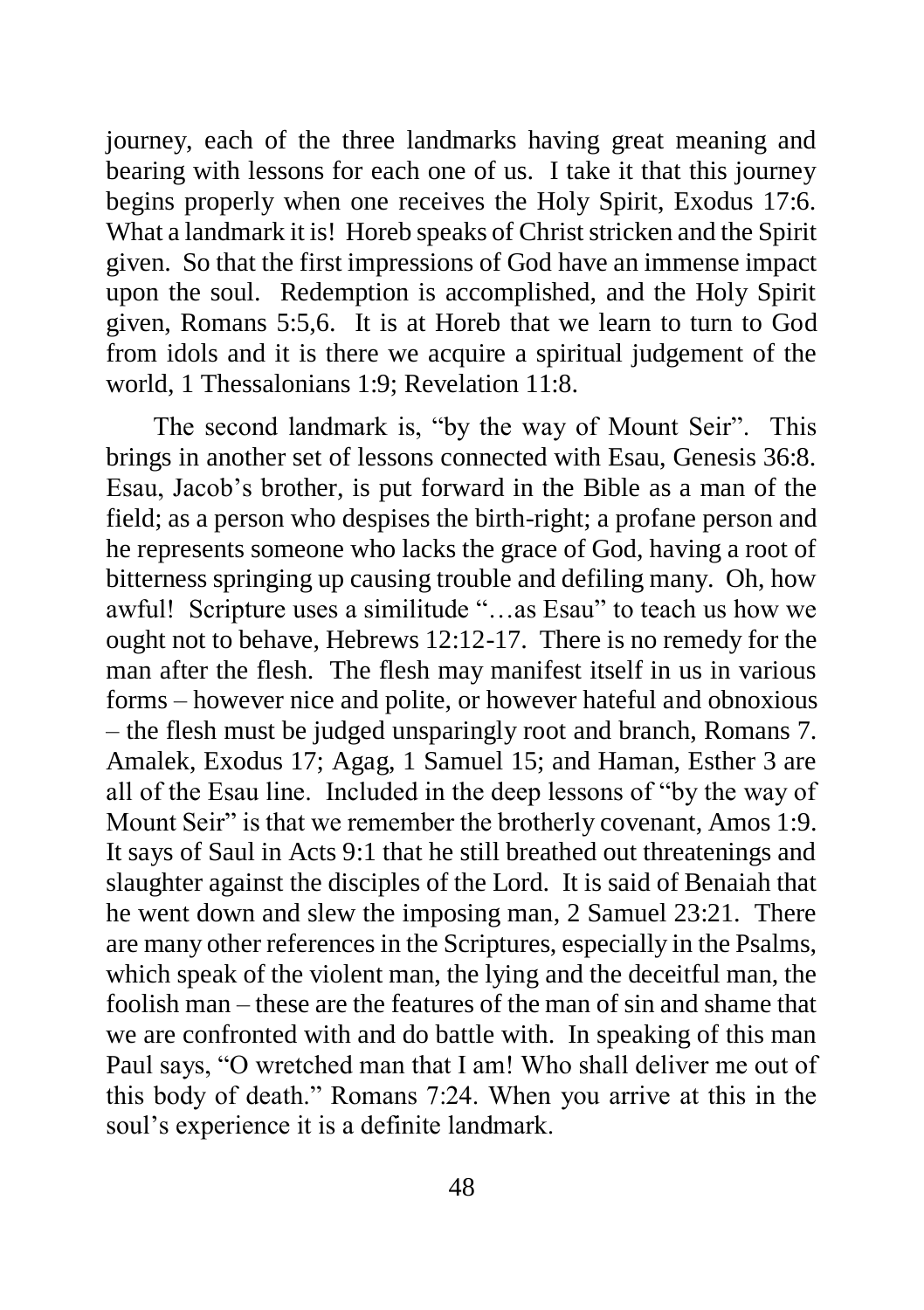The third landmark is Kadesh-Barnea. There are ten provocations, or murmurings against God, recorded in the wilderness journey. The most serious of all took place here. Instead of walking in step with God they complained against Him. We see just how serious a landmark it is to us on the spiritual journey, as we read in the Epistle to the Hebrews it is called "the provocation".

In addition to landmarks on the spiritual journey there are *steps*. I refer to three initial steps of an infant believer. There may be more steps to be taken but I call attention to the basic baby steps of a Christian.

The first step of the infant Christian is: to know that God loves me; to know that God wants me; to know that God has accepted me – I am chosen in Christ before the world's foundation. *I am taken into favour in the Beloved.* Romans 5; Ephesians 1.

The second step is: to know that I am united to Christ by the Holy Spirit given from a glorified Christ – Jesus has been rejected in the world; they crucified Him. But He was raised up from among the dead by the glory of the Father; Romans 6:4. God has glorified Jesus in heaven and has given me the Holy Spirit *– I am united to Christ in heaven,* Ephesians 2:6.

The third step is: I come back to this scene to bear testimony of Him there: *"As he is, so are we in this world,*" 1 John 4:17. We need to be taught how to walk. The Lord said, "It was I who taught Ephraim to walk," Hosea 11:3. Think of that! Who was it that taught you how to walk?

Three great pillars are given to us for this spiritual journey. They are namely; Holy Faith, Jude 20, Hebrews 11:6; the Holy Spirit, Romans 1:4, Romans 8:1-10, Galatians 5:16; the Holy Scriptures, Acts 17:11, 2 Timothy 3:15. Dear brethren, let us use diligence to keep in-step with God, to walk in concert with God, Ephesians 4:1. It is to be a daily exercise. I challenge everyone here, where are you on this spiritual journey? Have you learned the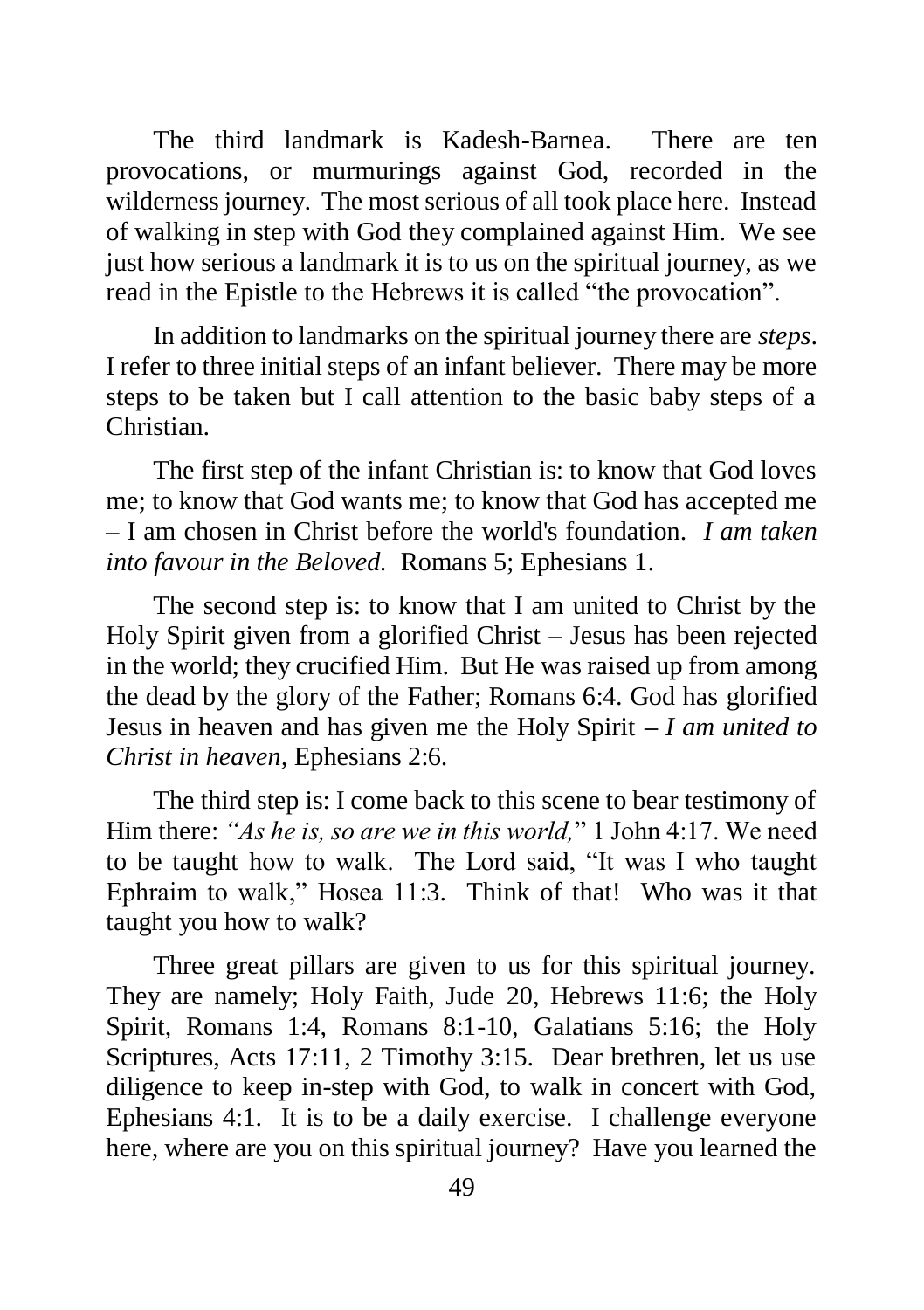basic steps? If not, why not? It is God's great desire and pleasure to have His children walk in concert with Him, 1 Thessalonians 4:1. Enoch is an example, Hebrews 11; and Judah, Hosea 11:12, and Ephraim, Hosea 14:8,9.

I have alluded to three initial steps and there are three milestones that are an advance on those steps that I would seek the Lord's help to call attention to now. Before we can advance to the milestones, that is if we desire to go on, the initial steps must be arrived at in our souls. Dear brethren, if we desire to enter into all the counsel of God we must walk "in-step", in concert with Him. There are no short-cuts, not a step can be missed by us if we want to advance spiritually.

The three milestones in spiritual progress that I point you to are:

1. **To learn what it means to be to Another,** that is, *to be married to Christ,* Romans 7:1-4. You will discern immediately that a milestone in spiritual progress follows what we have been speaking of as infant steps. We get a type of this in Genesis 24. Rebecca is asked, "Wilt thou go with this man? And she said, I will go." Happy answer! "This man" here represents in type the Holy Spirit. If you read John 16:13-end along with Genesis 24:50-end you see a lovely dovetailing of Holy Scripture and how the New Testament is concealed in the Old and the Old Testament is revealed in the New.

Then in Genesis 24:63, we have a touch as to Isaac who represents our heavenly Bridegroom that "he lifted up his eyes and saw, and behold, camels were coming. And Rebecca lifted up her eyes, and saw Isaac." We may speak later about our eyes but I would seek to interest you in the eyes of the Lord Jesus. Not here the eyes of the Father of Luke 15:20, looking, waiting, longing for the returning son. Here it is the journey of the Christian who is fully committed to Jesus, being led by the Spirit to our heavenly Lover. She "lifted up her eyes and saw Isaac." What a sight! Blessed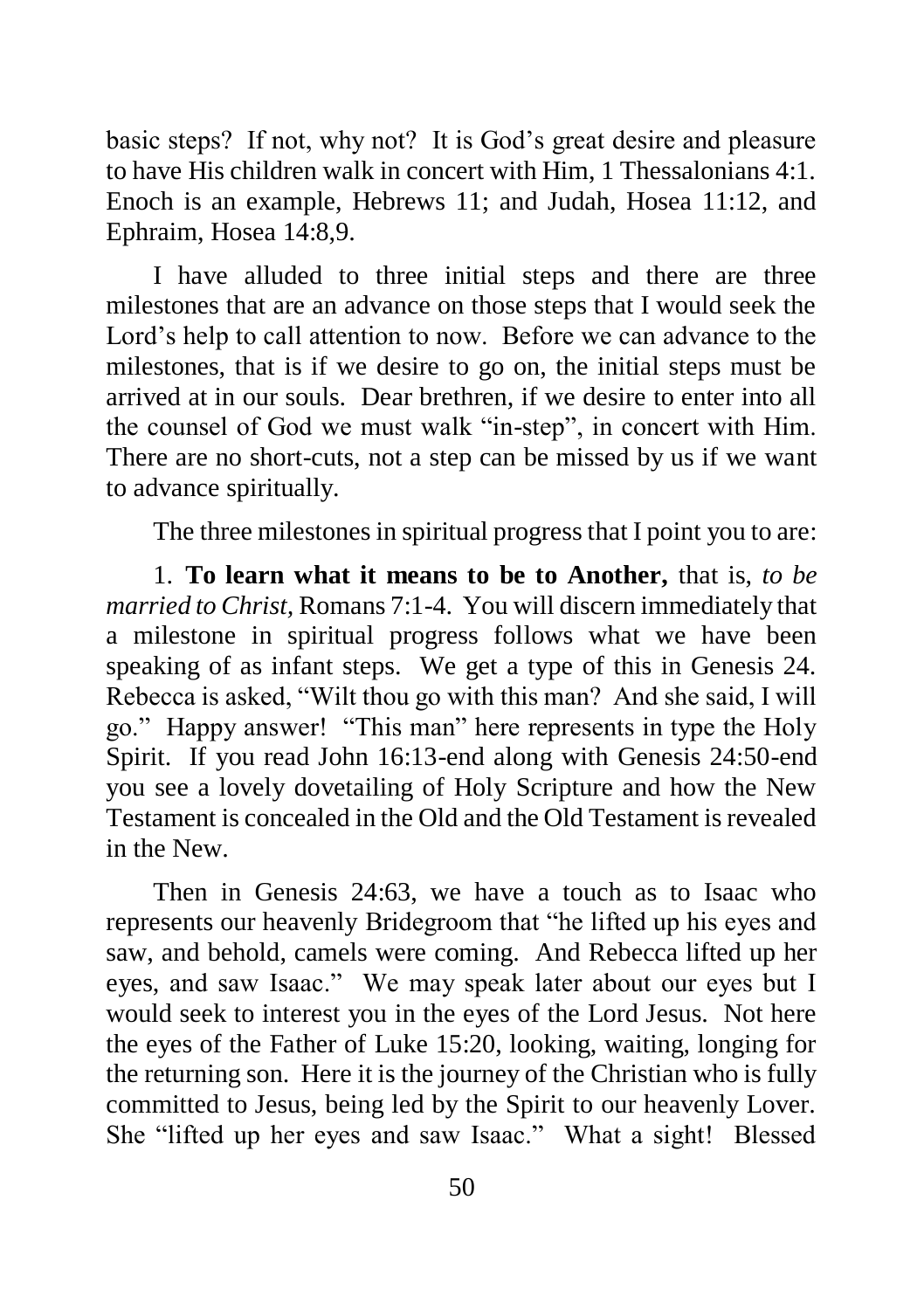contrast to Lot! Genesis 13:10,11. Lot lifted up his eyes and saw and then he chose for himself, whereas Rebecca chose first then "saw Isaac and she sprang off the camel." Not weary with the journey, not she! She springs toward her heavenly Bridegroom. This is not brotherly-covenant love like we learn at "by the way of Mount Seir". The result of learning that lesson is given in Psalm 133 "how good and how pleasant it is for brethren to dwell together in unity." Nor is this the love of the Father for the Son, Genesis 22:2, John 3:35. Here it is our love for the Lord Jesus; our affection for Christ. We are to be to Another! Romans 7:4.

Paul, speaking of some Christians, said that they gave themselves first to the Lord – He is the 'Another'. Paul says that the love of the Christ constrains us. His interests are to be our interests, Psalm 45:10,11.

There is a lovely touch given to us by Moses in Genesis 24:67, "Isaac loved her". What a constraining power in the heart is the love of Christ for us. There are many examples of this doctrine in God's Word – to be married to Christ, 2 Corinthians 11:2.

It was often said by the older brethren, as already mentioned, that the New Testament is in the Old contained and the Old Testament is in the New explained. If you get on your knees and pray over these magnificent matters, getting a hold of these things in your mind and heart, you will see the Lord Jesus Christ magnified on every page of the Bible.

Now, I wish to show you the result in a soul that has arrived at and learned this blessed milestone. I call your attention to the Bookof Ruth, and to Ruth the Moabitess herself. She is presented in the Scriptures as one of the most comely of women, a woman of worth and so honoured in the sacred writings, coming in as she does in Matthew 1:5 in the royal line of Jesus Christ. In the Book of Ruth the original meaning of the names given is quite remarkable and is a study in itself. In Ruth's case the correspondence with Romans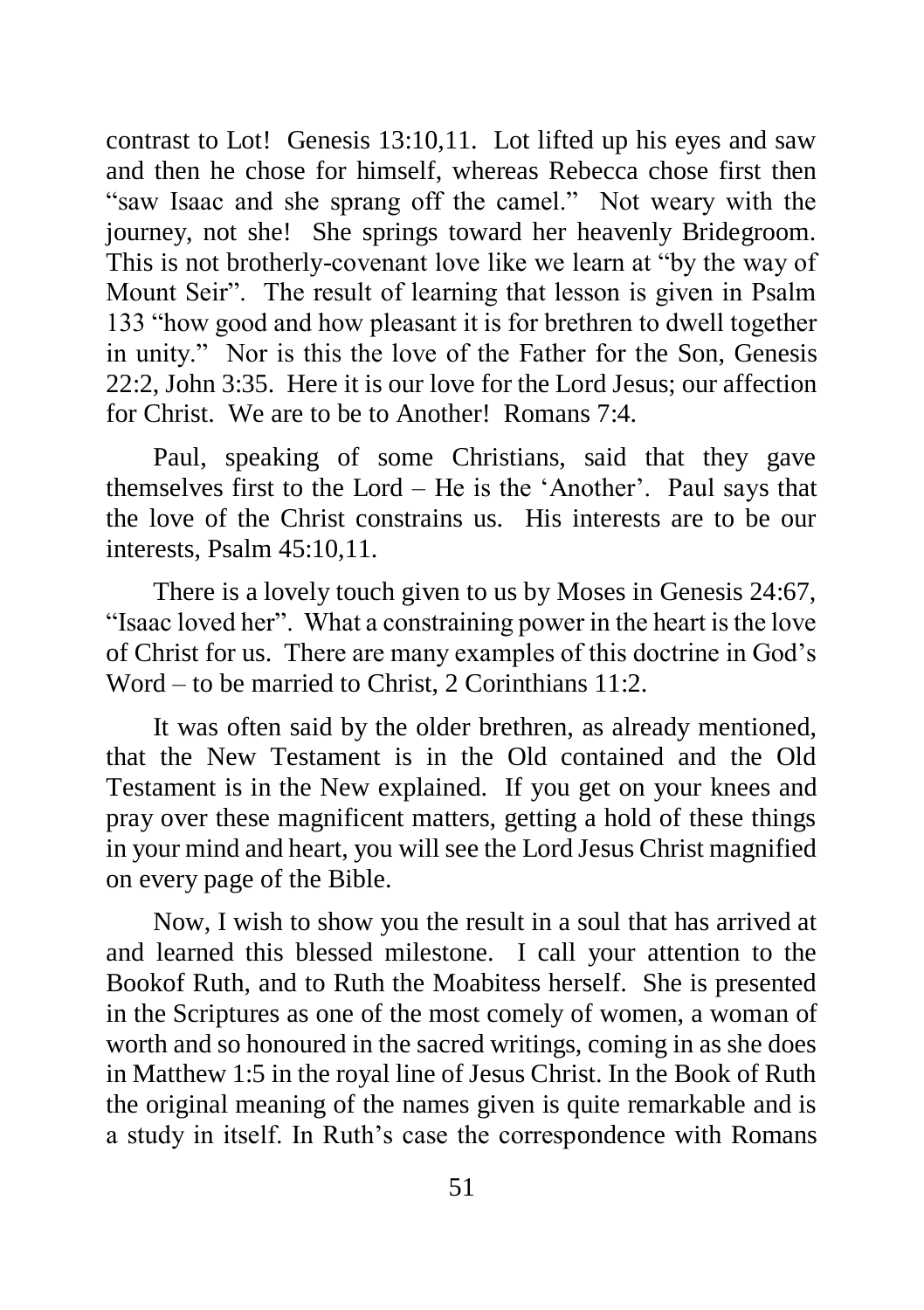7:1-4 is quite striking. Both of Naomi's sons, Mahlon and Chilion, are described by their given names, 'sickly' and 'pining'; one of them was married to Ruth, Micah 6:13; Ezekiel 24:23; Romans 8:3, but they have died. Her husband having died she is clear of the man after the flesh and now she is free to be to another. Boaz, the kinsman-redeemer, did it all for Ruth and our Lord Jesus Christ has done it all for us; Ruth chapters 3 and 4, Acts 20:28, Revelation 5:9- 14, Romans 7:4; "in order that we might bring forth fruit to God." You say, what is this fruit? Well, in Rebecca, the fruit is that Isaac's interests became her interests. With Ruth the fruit is in a worshipper, Obed whose name means 'worshipper', and then on to King David, the sweet psalmist of Israel. Time would fail to go into the details; I leave it to you to search it out. It is not worship that the Father seeks exactly, it is worshippers. The Father seeks such today. John 4:20-27. Are you among them? Hebrews 13:15,16.

Now, Lydia comes to light at Philippi in Acts 16 as a worshipper. Paul came into western Europe and he declared the counsel of God. I want you to notice that attention is called to prayer. The Lord opened Lydia's heart to attend to the things spoken by Paul. Paul both preached and prayed. He had learned how to kneel early on; Stephen had shown him how in Acts 7. The Lord Jesus said, "when ye pray enter into your closet and close the door", Matthew 6:6. Paul did that in Ephesians 1:15-23, and if we put our ear to the door we may hear him pray. However, in Ephesians 3:14 he leaves his closet door slightly open and we can catch a glimpse of Paul on his knees. He had preached, declared in public but he does not stop there; he prays, down on his knees in private. Paul's language in prayer is superlative. The church's inheritance is much, much greater than what pertains to Israel, Ephesians 3:18; then in verse19 the love of Christ is brought in, after which you may have expected the Holy Spirit to put a period, a full stop. But no. You say, what could Paul ask for more! Ah, there's always more in Christianity – "more and more". Paul had not shunned to declare "all the counsel of God" and now he expresses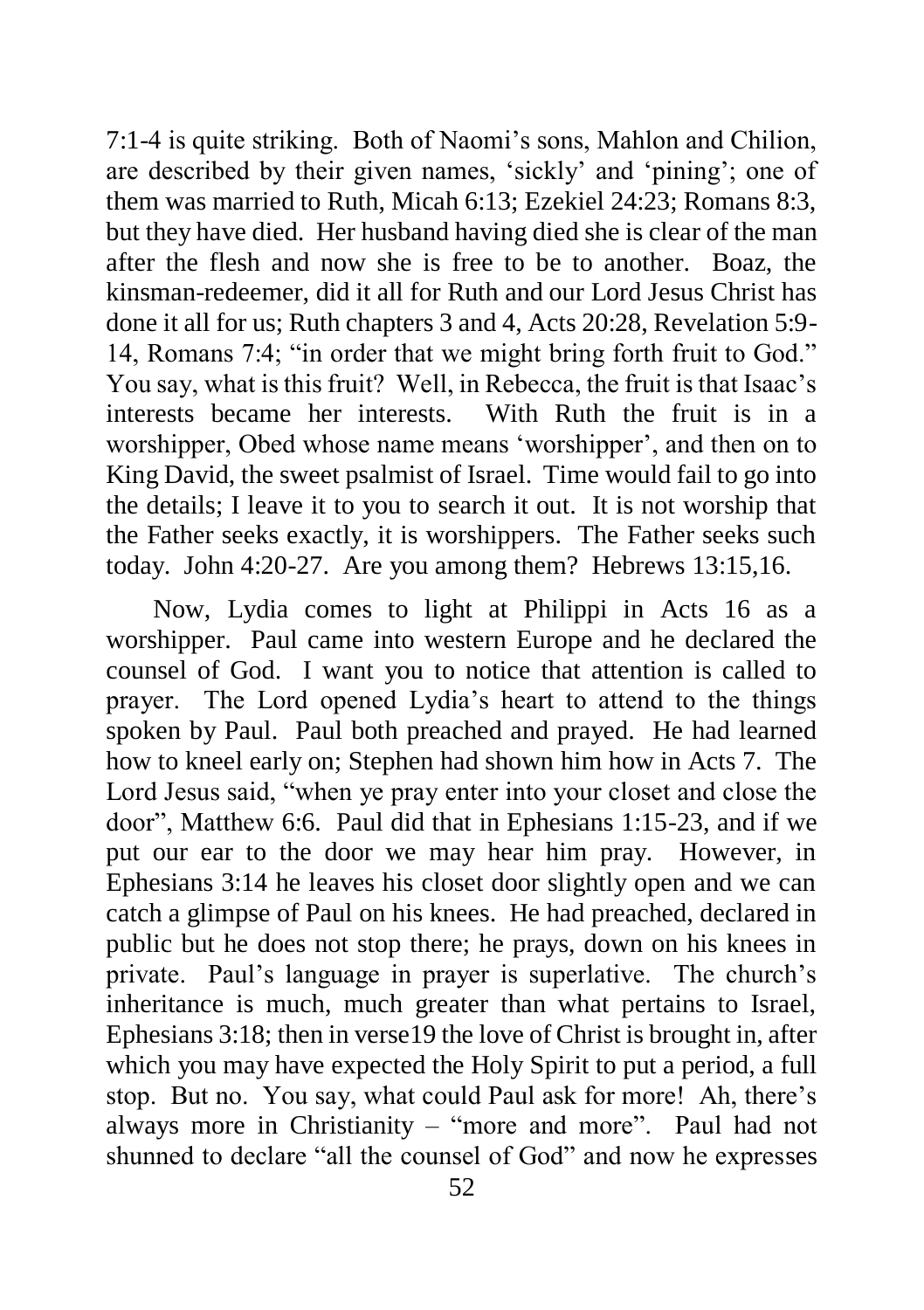his desire to the Father that the saints be filled to "all the fulness of God." What does this mean, dear brethren? Who can explain it? Who is able for it? What a milestone on the eleven-day journey! Yet Paul breaks out in spontaneous worship and doxology, "To Him that is able to do far exceedingly above all that we can ask or think."

Following on from this there is another milestone:

2. **Looking on the glory of the Lord.** 2 Corinthians 3:18. "But we all, with open face beholding as in a glass the glory of the Lord, are changed into the same image from glory to glory, even as by the Spirit of the Lord."

Well, I think you can see the advance in spiritual progress in these milestones in contrast to the infant steps alluded to earlier. The second milestone, beholding the glory of the Lord with unveiled face and being changed, transformed, according to the same image from glory to glory is very near the end of the journey! We come to the sphere where there is liberty, where the Holy Spirit is free in His operations, and we are at liberty there. There is no veil as in the Old Testament; it is with open face. The word translated 'transformed' is 'metamorphosis'; as we look, not exactly on the Lord, but on the glory of the Lord. The change is from the inside. "From glory to glory." What is the meaning of that and how does that work out? I will tell you what it is not  $-$  it is not from degradation to glory. What does that mean? The journey from the far country, the pig-pen, to the Father's house, Luke 15, is not from "glory to glory"; and the journey from the fields of Moab to Bethlehem, Ruth 1, is not from "glory to glory". Mephibosheth taken from Lodebar to king David's table, 2 Samuel 9, is not from "glory to glory." These passages show you examples in Scripture of the journey from degradation to glory. There are many Scriptures that could be brought forward and although the fields of Moab and Lodebar are not the pig pen it is still the "far country". When Paul delineates his testimony in Philippians 3, even the socially 'nice' and 'refined' things, he counted as dung. No, beloved, this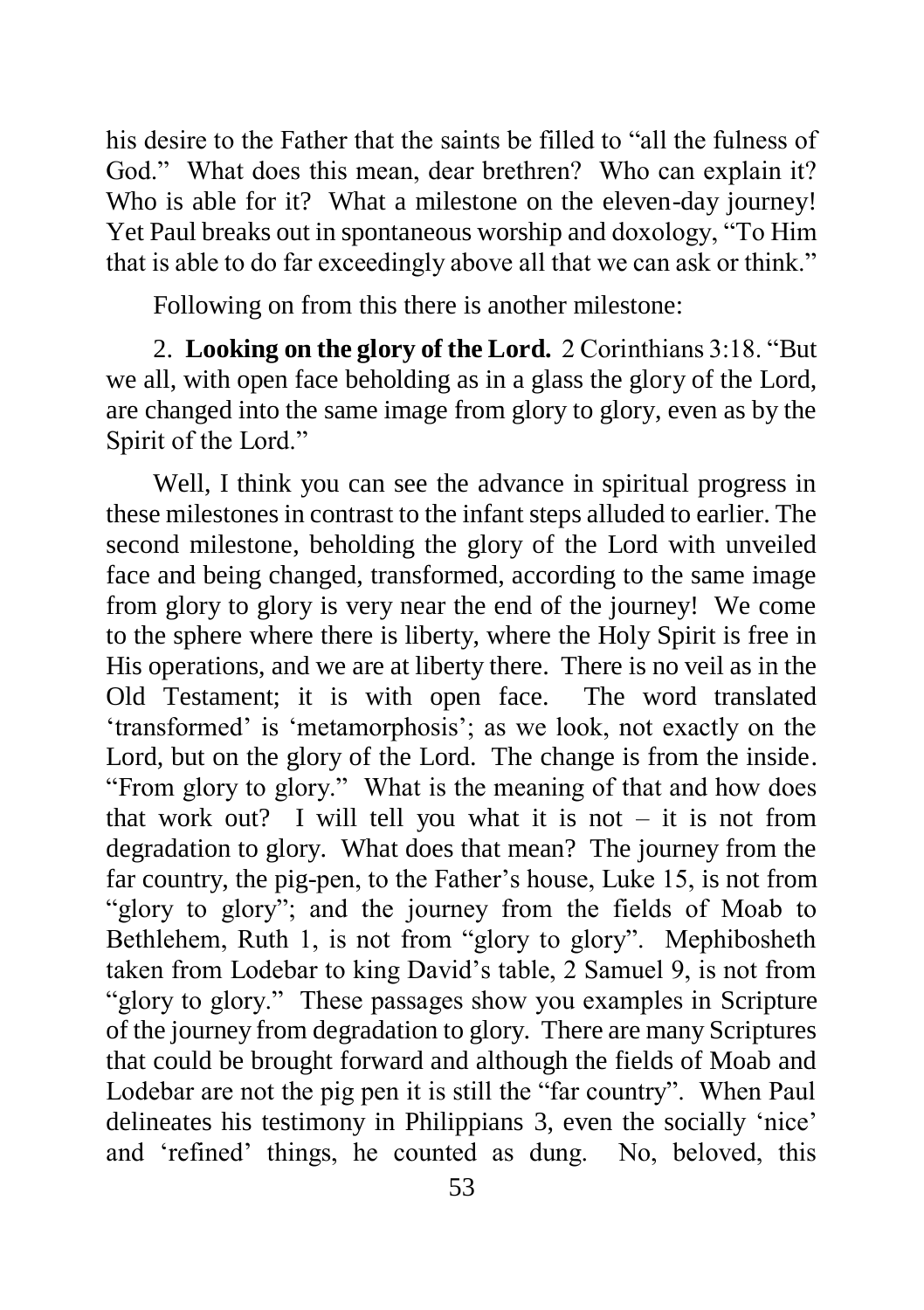milestone on the spiritual eleven-day journey is in advance of all that. You say it is a dark day, and where can you see the glory shining? It was a dark day for Moses and he prayed to see God's glory, Psalm 90 and Exodus 33. How God answered his prayers in Exodus 33 and Matthew 17.

We could mention others, like Isaiah and Ezekiel but I refer you to Acts 7. Stephen is set in the Bible as a sample Christian, an example to us of normal Christian living. What an impression he must have made on Saul of Tarsus, "being full of the Holy Spirit, having fixed his eyes on heaven, he saw the glory of God, and Jesus standing at the right hand of God, and said, 'Lo, I see the heavens opened and the Son of man standing at the right hand of God'", verses 55,56. "And they stoned Stephen, praying and saying, 'Lord Jesus receive my spirit'. And kneeling down, he cried with a loud voice, 'Lord, lay not this sin to their charge.' And having said this, he fell asleep"; verses 59,60. The crowd with stones never crossed his horizon. What an exit from this world! What an entrance into that world! I believe this gives us an insight into what it means to be changed from glory to glory.

3. **The third milestone that I call attention to is to "draw near***,"* Genesis 45:1-4. The desire of the Lord Jesus in John 17:22- 26 is fully answered and in this sphere of holy intimacy and complacency Divine affections flow in all their oceanic fulness and blessedness. Esther, the queen, required nothing but what the keeper of the women provided. The blessed Holy Spirit in all His wondrous power and service pervades this sphere as the love of Christ and the love of God is known and enjoyed. "And Esther drew near," Esther 5:1-2.

The warnings given in the epistle to the Hebrews are to be taken to heart. The epistle is not evangelical in so far as the thrust of the writer is not to save sinners from hell and get them to heaven but rather in "bringing many sons to glory." It is written to "holy brethren".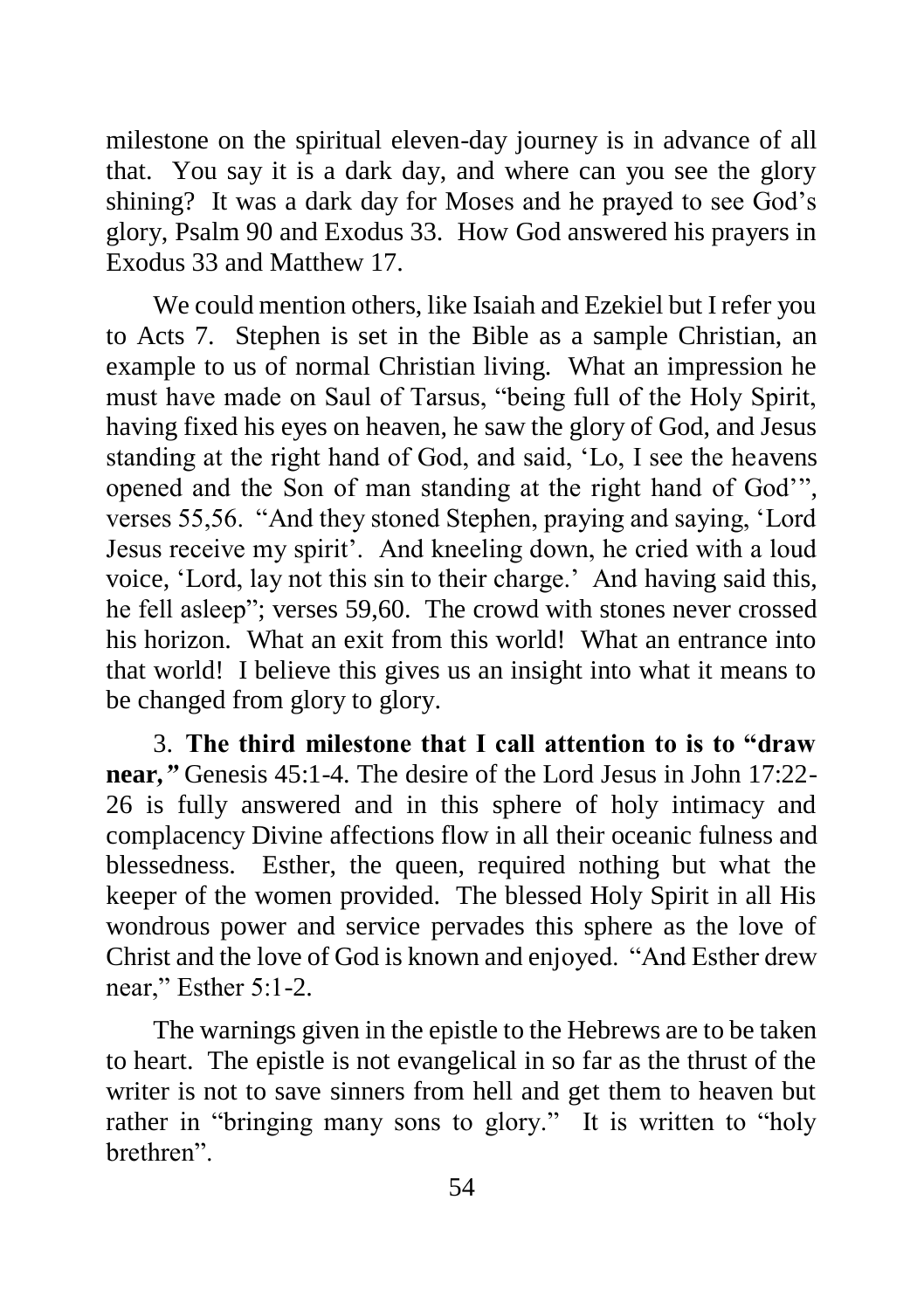In chapter 2:1-4, they were warned not to "slip away" by neglecting "so great a salvation".

In chapter 3:1-4:16, they were rebuked for their lack of faith, and were warned against having an "evil, unbelieving heart that turns away from the living God".

In chapter 5:11-6:20, they had become "dull of hearing" having failed to "have their senses trained to discern both good and evil," and now they were being warned of the danger of falling away and the impossibility of being renewed to repentance.

In chapter 10:19-39, after being cautioned that to go on sinning wilfully would result in severe punishment, they were challenged to "hold fast the confession of the hope without wavering".

In chapter 12:1-29, they are admonished to "consider Jesus," and endure discipline in order to our "partaking of His holiness" because "our God is a consuming fire".

Now how can we trace where we are on this spiritual journey? Have you taken an inventory as to where you are? In Deuteronomy 33:3 you are given the secret of how to review your progress according to the Divine mind. You may not realise it but your progress may be manifest to others! 1 Timothy 4:15. But you want to get an evaluation according to how God sees you. To learn this insight as to your own progress in spiritual things look at Mary of Bethany. The place of learning is at Jesus' feet; low at Jesus' feet. It is there that we learn the deepest lessons. Have you been there lately? When last were you there? Just to retire from all around and be in His presence. To sit in stillness at Jesus' feet and hear His word which brings peace and pure delight. Is there anyone here at a disadvantage? Are you distressed that ungodly persons seem to prosper in the world around; where wrong is made right, bitter is made sweet, darkness is made light and it is all turned upside down, and you cannot get any answers about the issues that are pressuring you, and still the wicked prosper. I refer you to Psalm 73. Read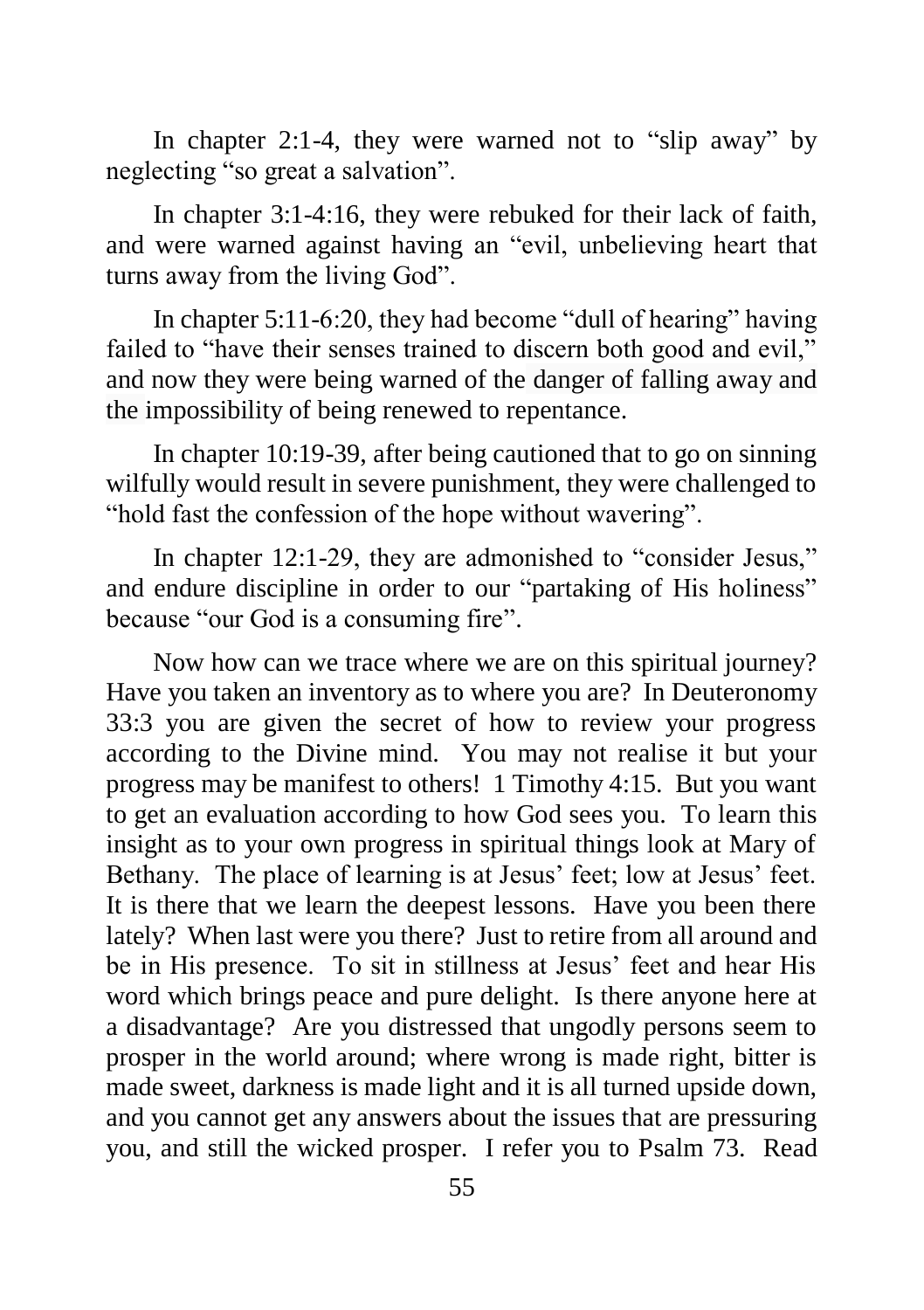down and you will get the answer – it is found in the sanctuaries of God – at the feet of Jesus.

Dear brethren, be encouraged and go on. Isaiah shows us the Divine method of teaching and growth that involves being weaned, then he says, "Precept upon precept, precept upon precept; line upon line, line upon line; here a little, there a little..." Isaiah 28:9,10. It is evident that we do not grasp everything all at once; yet when it says, "here a little there a little…" this is not haphazard but rather that we should be constantly in concert with the Lord. The return of our Lord Jesus is very close at hand. He brought us out thence that He might bring us in, Deuteronomy 6:23a. The rapture is imminent.

God is not arbitrary in forcing you into divine things – His things that are so wonderful, that are so great, so worthwhile, so blessed and eternal. God will not force you but will graciously take you as far and as high as you want to go.

May God grant it for His Name's sake.

*Edited version of an address given at Croydon, 17th June 2017, by David F. Wiseman.*

## **That which lasts eternally**

*(Jesus said:) The heaven and the earth shall pass away, but My words shall in no wise pass away – Luke 21:33.*

*Jesus Christ is the Same yesterday, and today, and to the ages to come – Hebrews 13:8.*

We are sometimes anxious in face of the instability of this world where everything changes so quickly, but God would reassure us in drawing our attention to *that which lasts eternally.*

*"The Christ abides for ever"* (John 12:34). How good to be able to place our confidence in Him who, "because of His continuing for ever, has the priesthood unchangeable. Whence also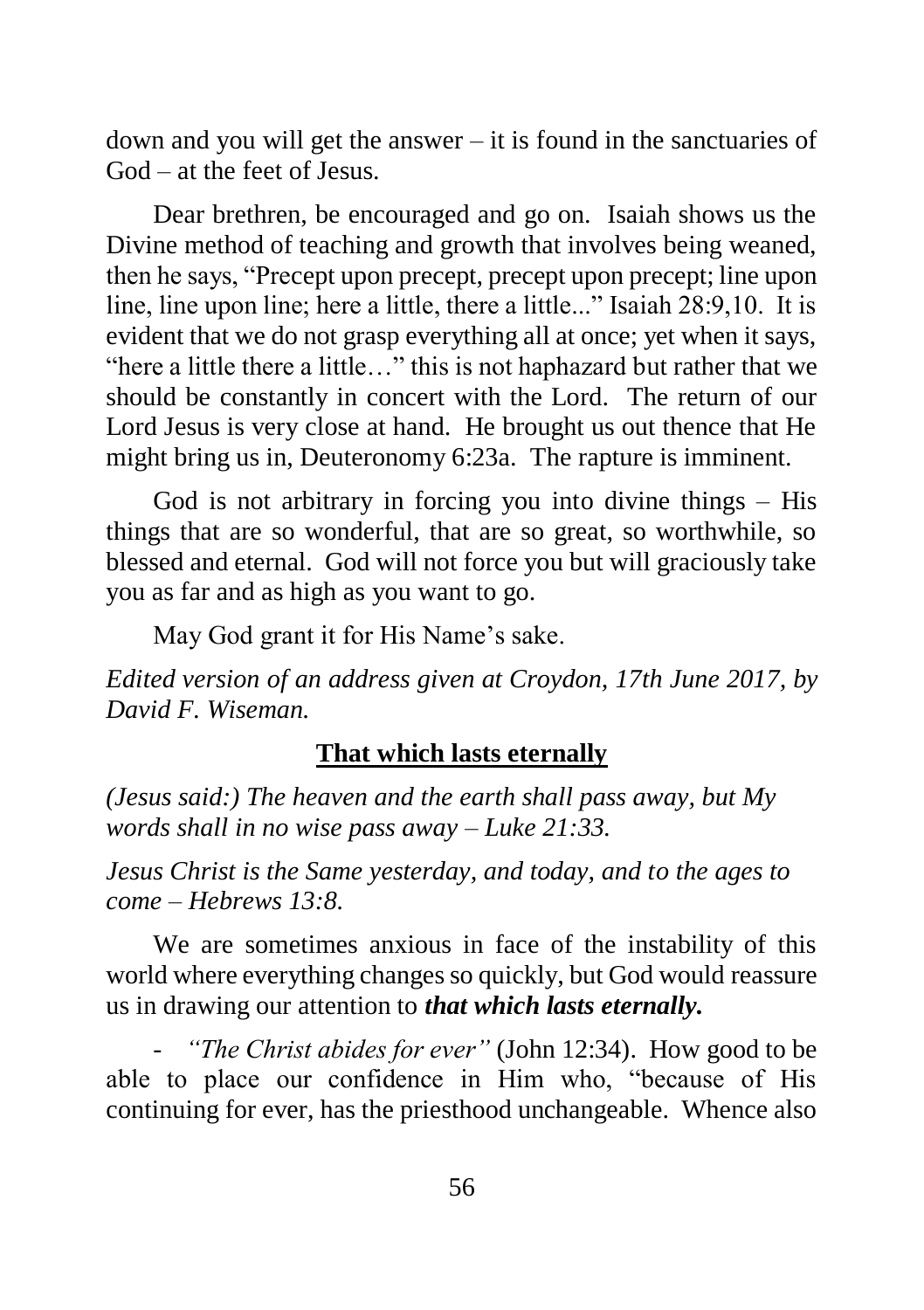He is able to save completely those who approach by Him to God, always living to intercede for them" (Hebrews 7:24, 25).

"The word of the Lord abides for eternity" (1 Peter 1:25). The words of men are numerous, ephemeral, contradictory, often false. But in contrast to that, the word of God remains at all times like a reliable compass, and points always in the direction of heaven.

- *"He that does the will of God abides for eternity"* (1 John 2:17). He who does the will of God is firstly he who repents, who confesses his sins to God and accepts his pardon. He then receives a new life and the certainty of spending eternity with Jesus in heaven. Moreover, *"his righteousness remains for ever"* (2 Corinthians 9:9). In this context, the word "righteousness" indicates the good works practised by the believer. God takes note of all we do for Him and puts it to our credit for eternity! What grace!

Christians, we need fear nothing; our blessings are eternal. *Translated from "La Bonne Semence" (the Good Seed) for 27th July, 2018.*

## **To Know Christ Where He is**

*(Extract from a Letter)*

My Loved Brother,

I think I have had my mind more occupied of late than ever with the subject which your letter suggests – the being with the Lord. I am sure it is deeper, happier, fuller acquaintance with Himself that our hearts need; and then we should long and desire and pant after Him in such a way that nothing but His presence could satisfy. I know souls in this state; and yet it is not knowledge that gives it to them, but personal acquaintance with the blessed Saviour, through the Holy Ghost.

I alighted, as by chance, the other day on some fervent thoughts of an old writer, in connection with this precious subject. In substance they are as follows, and almost so in terms, only I have somewhat condensed them: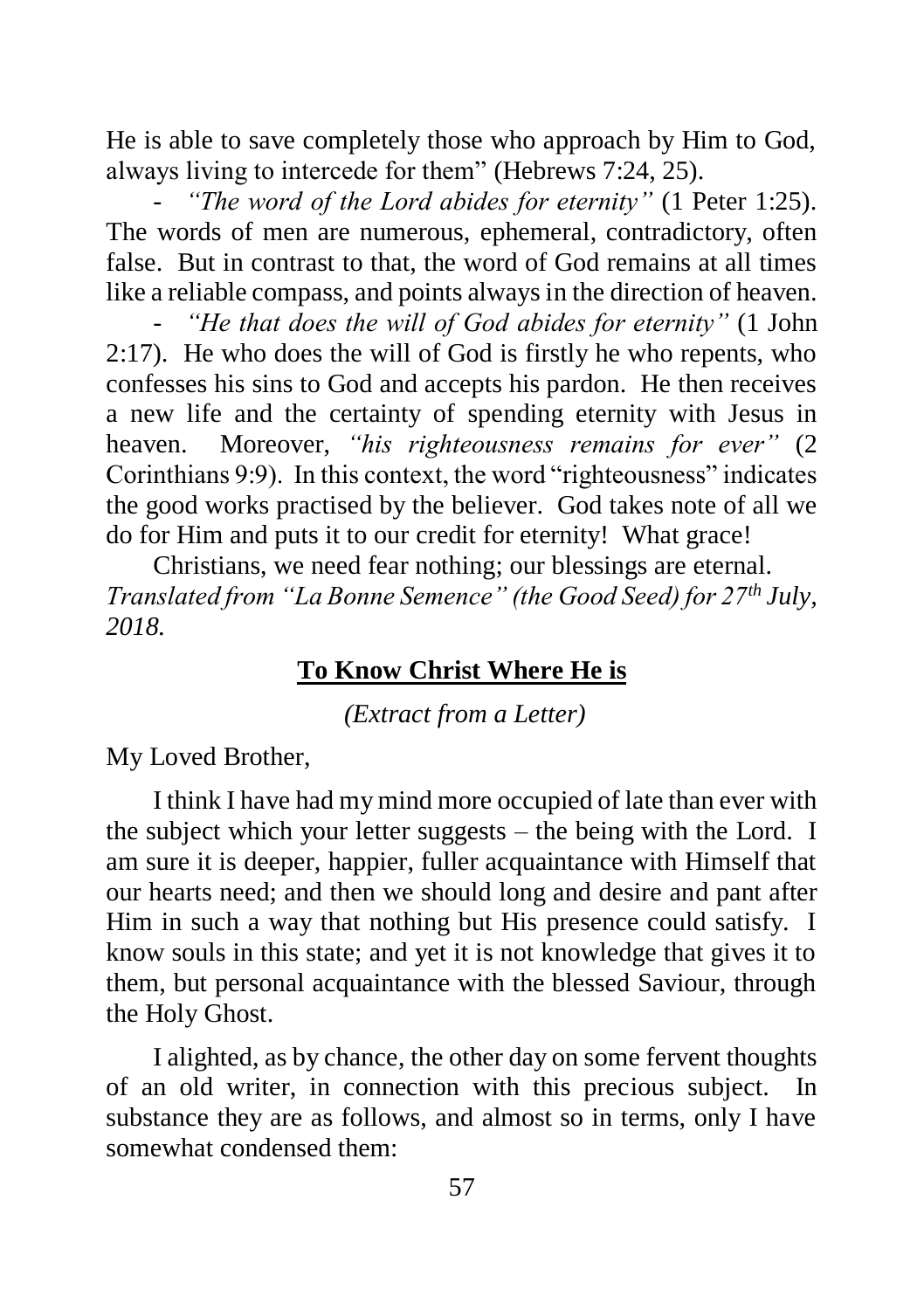"It is strange that we, who have such continual use of God, and His bounties and mercies, and are so perpetually beholden to Him, should after all be so little acquainted with Him. Hence it comes that we are so loath to think of our dissolution, and of our going to meet God, for, naturally, where we are not acquainted, we like not to hazard our welcome.

"We would rather spend our money at an inn, than turn in for a free lodging to an unknown host; whereas to an entire friend, whom elsewhere we have familiarly conversed with, we go boldly and willingly as to our home, knowing that no hour can be unseasonable to such an one. I should not live upon God and His daily bounties, without His acquaintance. By His grace I will not let one day pass without renewing my acquaintance with Him, giving Him some testimony of my love, and getting some sweet pledge of His constant favour towards me."

Beautiful utterance this. It expresses a character of mind which, in this day of busy inquiry after knowledge, we all need – personal longings after Christ. May the blessed Spirit in us give that direction to our hearts! It is a hard lesson for some of us to learn, to reach enjoyments which lie beyond and above the provisions of nature. We are still prone to know Christ Himself "after the flesh" *(2 Cor. 5:16),* and thus to find Him in the midst of the relations and circumstances of human life, and there only.

But this is not our calling – this is not the risen, heavenly life. It is hard to get beyond it, I know, but our calling carries us beyond it. We like the home, and the respect, and the security, and all the delights of our human relationships and circumstances, and would have Christ in the midst of them; but to know Him and to have Him in such a way as tells us He is a stranger on earth, and that we are to be strangers with Him, "this is a hard saying" *(John 6:60)* to our poor fond hearts.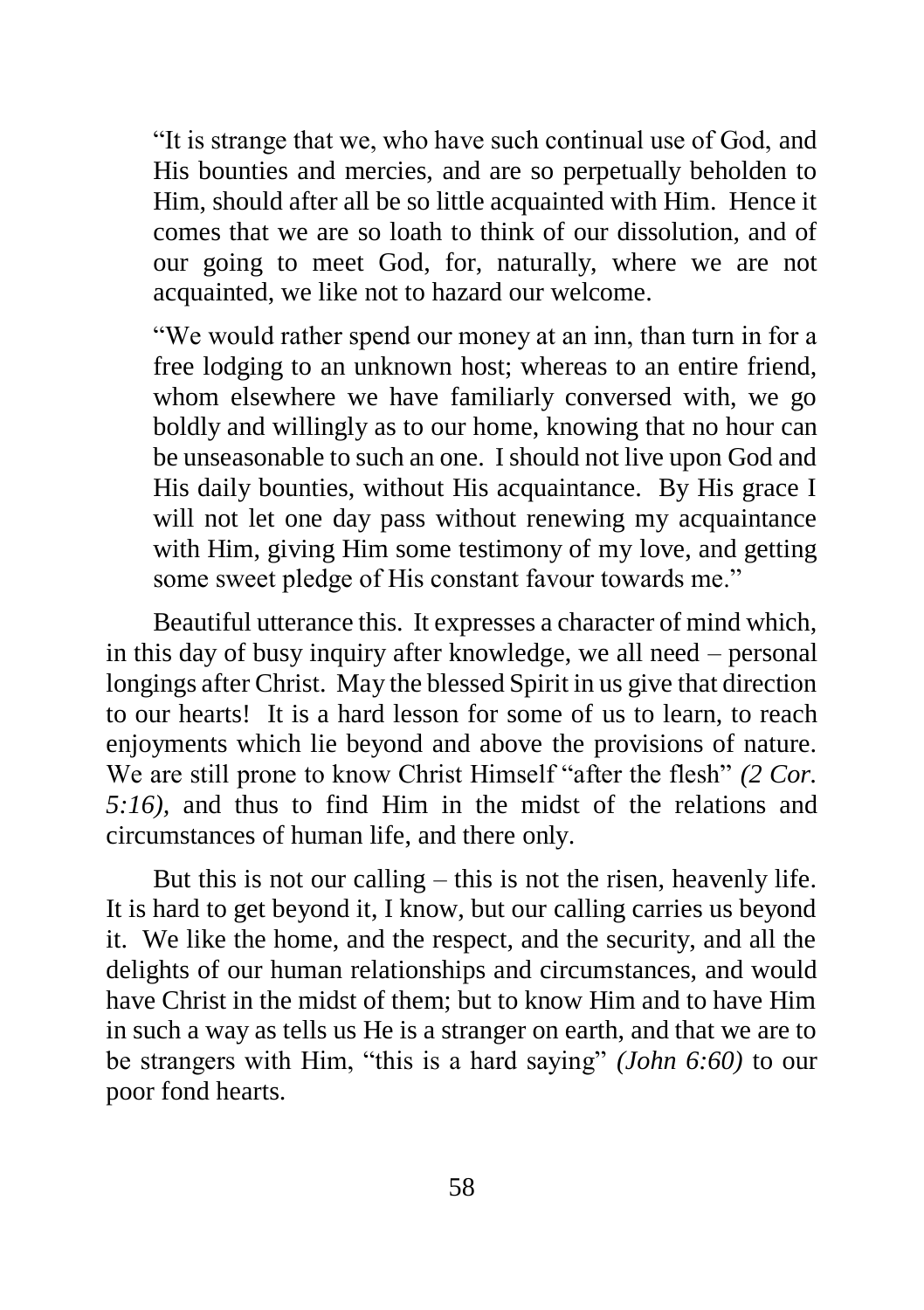In John's Gospel, I may say, among other things, the Lord sets Himself to teach us this lesson.

The disciples were sorry at the thought of losing Him in the flesh, losing Him as in their daily walk and conversation with Him. But He lets them know that it was expedient for them that they should lose Him in that character, in order that they might know Him through the Holy Ghost, and ere long be with Him in heavenly places *(see ch. 16, particularly v.7).*

And this is again perceived in chapter 20. Mary Magdalene would have known the Lord again as she had already known Him, but this must not be – this must be denied her. This was painful, but it was expedient – good for her then (just as it had been already good for the disciples in chapter 16) to know that she was going to lose Christ in the flesh. For Mary is now taught that she was to have fellowship with Him in the more blessed place of His ascension.

So the company at Jerusalem in the same chapter. They were glad when they saw the Lord. But this gladness was human. It was the joy of having recovered, as they judged, the One whom they had lost – Christ in the flesh. But their Lord at once calls them away from that communion and knowledge of Him, to peace which His death had now made for them, and the life which His resurrection had now gained for them

All this it is helpful for our souls to ponder, for we are prone to be satisfied with another order of things. The sorrow that filled the hearts of the disciples *(John 16:6)* at the thought of their Lord going away – the "Rabboni" of Mary Magdalene and the disciples being glad when they saw the Lord – show the disposition of the heart to remain with Christ in the midst of human relationships and circumstances, and not to go with a risen Christ to heavenly places.

Would that it were the experience of the soul. But I desire to have it so. *G.V. Wigram (1805-79).*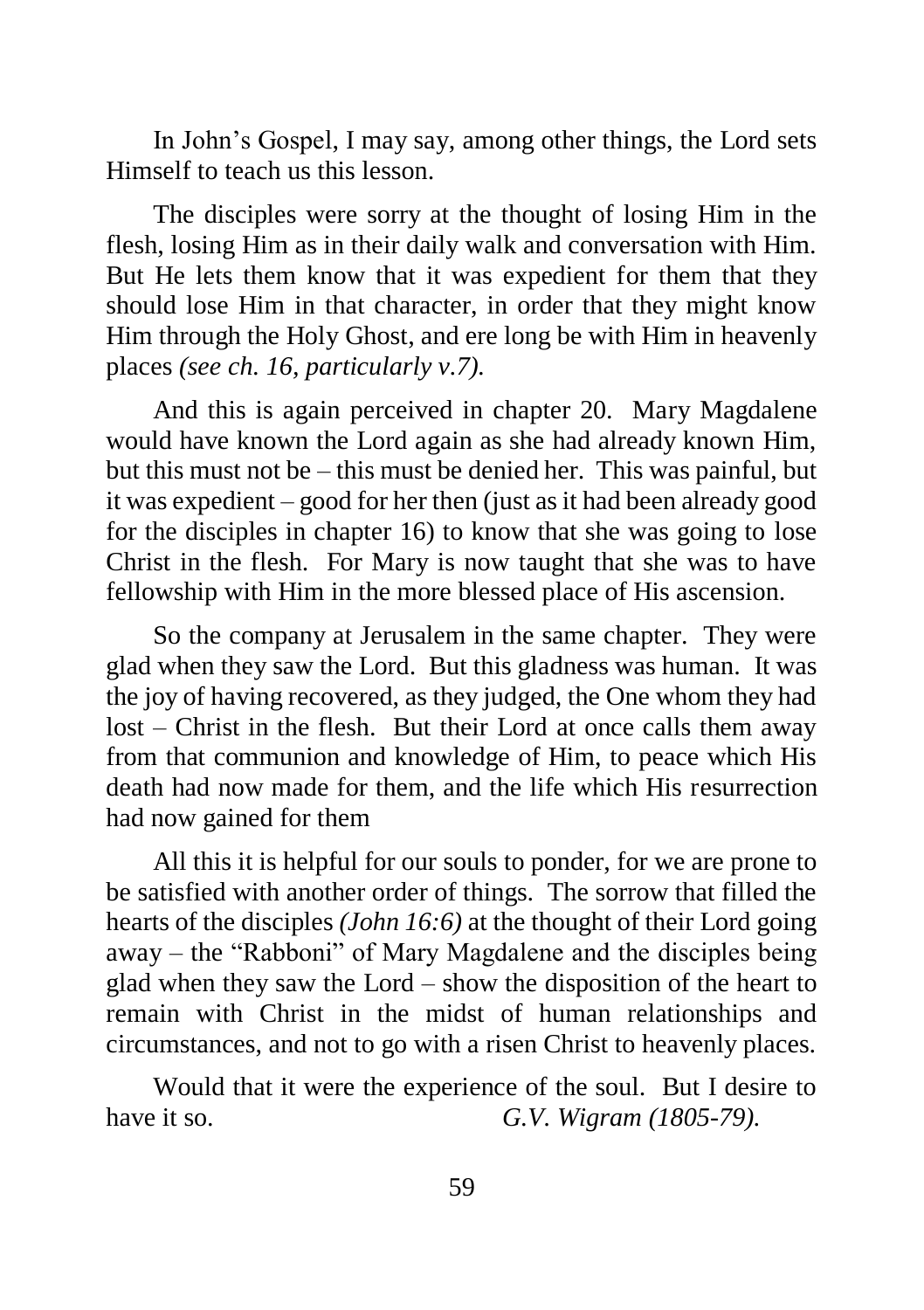### **The Prodigal Son – Spending and Serving**

*"And not many days after, the younger son gathered all together, journeyed to a far country, and there wasted his possessions with prodigal living. But when he had spent all . . . he began to be in want" (Luke 15:13, 14).*

The younger son gathered together his newly inherited riches and left his father's farm for the bright light of a far country, a place that offered more opportunity to fulfil all his desire for pleasure and excitement. He was thinking that fulfilling the desires which God has prohibited – the lure of the flesh – would bring happiness and fulfilment. This has been Satan's lie and man's folly since the foundation of the world.

A major theme in the Book of Proverbs is the wisdom that keeps us from the paths of sin. In Proverbs, the nature of sin is often shown to have this deceitful character – holding out a promise it can never fulfil (Prov. 5:3, 4). It is very attractive, sweeter than honey, but the end is bitter. The charm of sin is gone in the committing of it; as another has said, "Sin is attractive as a prospect, but hideous in retrospect." This is why so many sins are called "deceitful lusts" (Eph. 4:22).

The "far country" is Satan's land, a place that is morally at a distance from God's presence. In the far country, the prince of the world leads men on, through their lusts, to destruction and wrath (Eph. 2:1-3). "But when he had spent all … he began to be in want." That's the thing about Satan's country; there is no giving there, only spending. "And no-one gave him anything" (v. 16). The young man was learning that you cannot enjoy what money can buy when you disregard that which money can never buy. He thought he was free from serving on his father's farm only to be forced to work for a "citizen of that country" (v. 15). We all are serving something; we are either slaves of sin and Satan, or slaves of righteousness and God (Rom. 6:16). *Brian Reynolds (from "The Lord is Near").*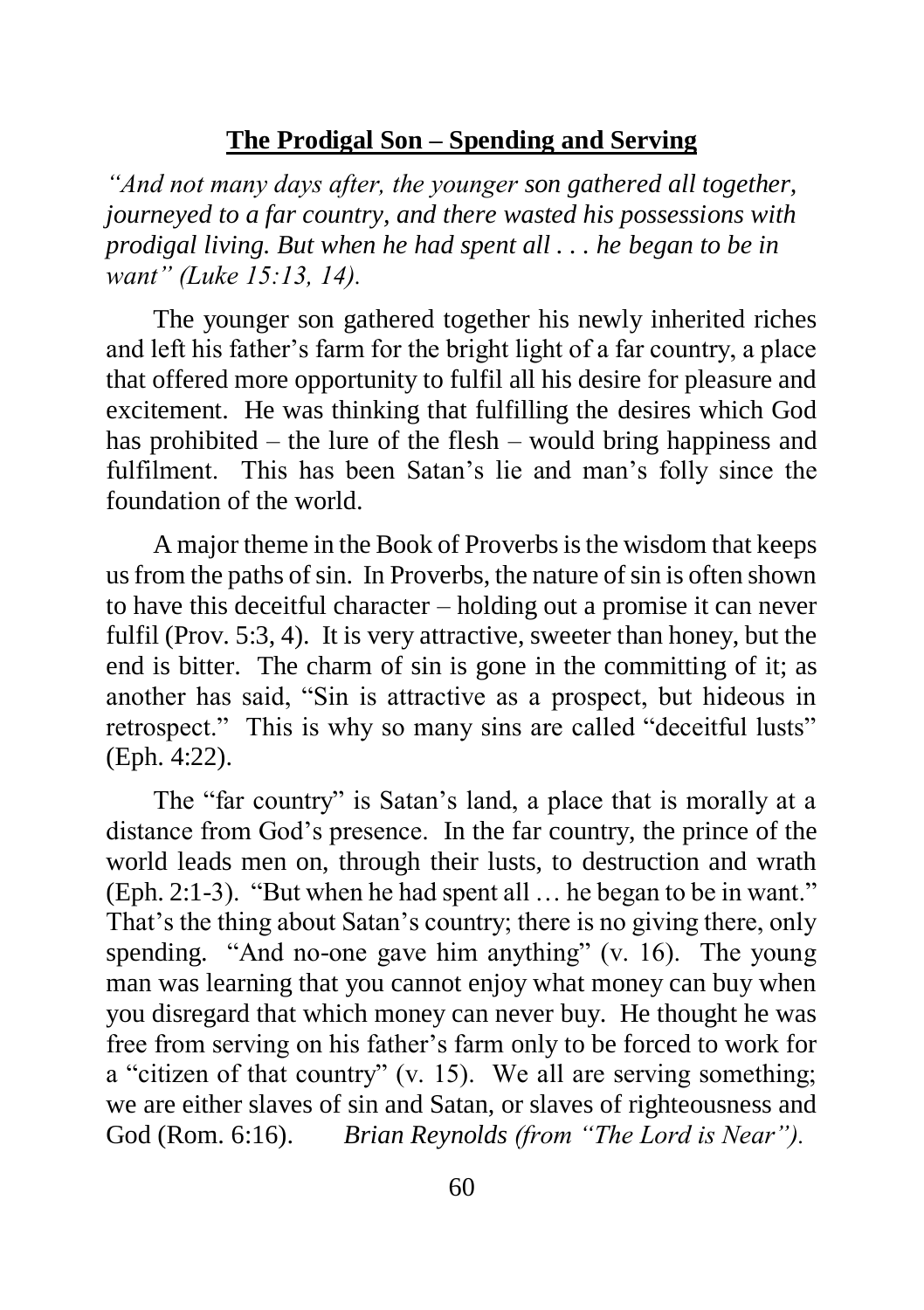#### **POETIC PAGES**

#### **The Glory Shines before Me**

The glory shines before me; I cannot linger here: Though clouds may darken o'er me, My Father's house is near. If through this barren wilderness A little while I roam, The glory shines before me, I am not far from home.

Beyond the storms I'm going, Beyond this vale of tears; Beyond the floods o'erflowing, Beyond the changing years. I'm going to the better land, By faith long since possessed: The glory shines before me, For this is not my rest.

The Lamb is there the glory: The Lamb is there the light. Affliction's grasp but tore me From phantoms of the night. The voice of Jesus calleth me; My race will soon be run: The glory shines before me; The prize will soon be won. The glory shines before me; I know that all is well: My Father's care is o'er me.

His praises I would tell;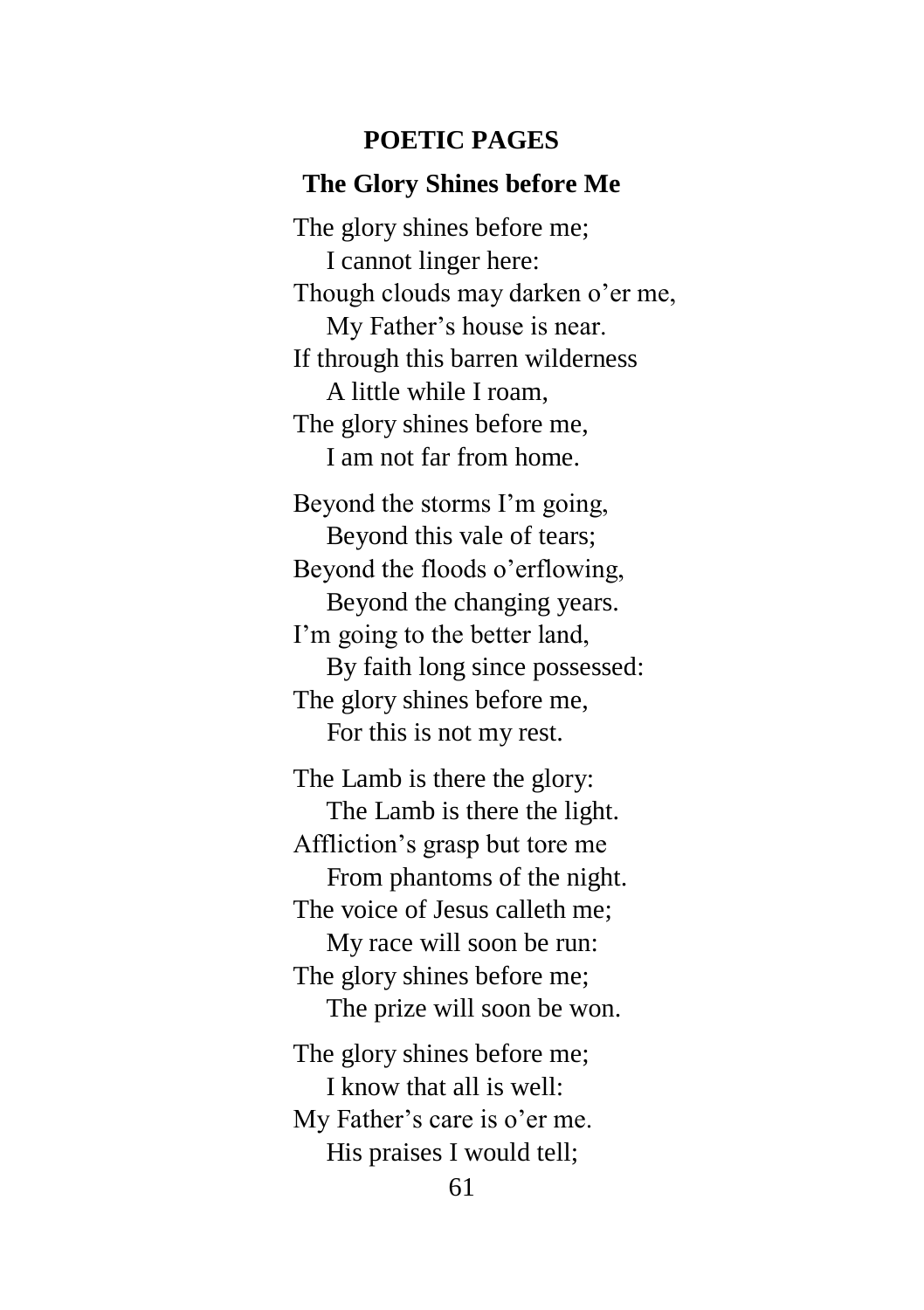The love of Christ constraineth me; His blood hath washed me white; Where Jesus is in glory, 'Tis home, and love, and light. *Hannah K. Burlingham (1842-1901)*

#### **It Matters to Him!**

*1 Peter 5:7* My child, I know thy sorrows, Thine every grief I share; I know how thou art tested, And what is more – I *care*.

Think not I am indifferent To what affecteth thee; Thy weal and woe are matters Of deep concern to Me.

But, child, I have a *purpose* ln all that I allow;

I ask thee then to trust Me, Though all seems dark just now.

How often thou hast asked Me To purge away thy dross! But this refining process Involves for thee – a *cross*.

There is no other pathway If thou would'st really be Conformed unto the image Of Him Who died for thee.

Thou canst not be like Jesus Till *self* is crucified; And as a *daily process* The cross must be applied.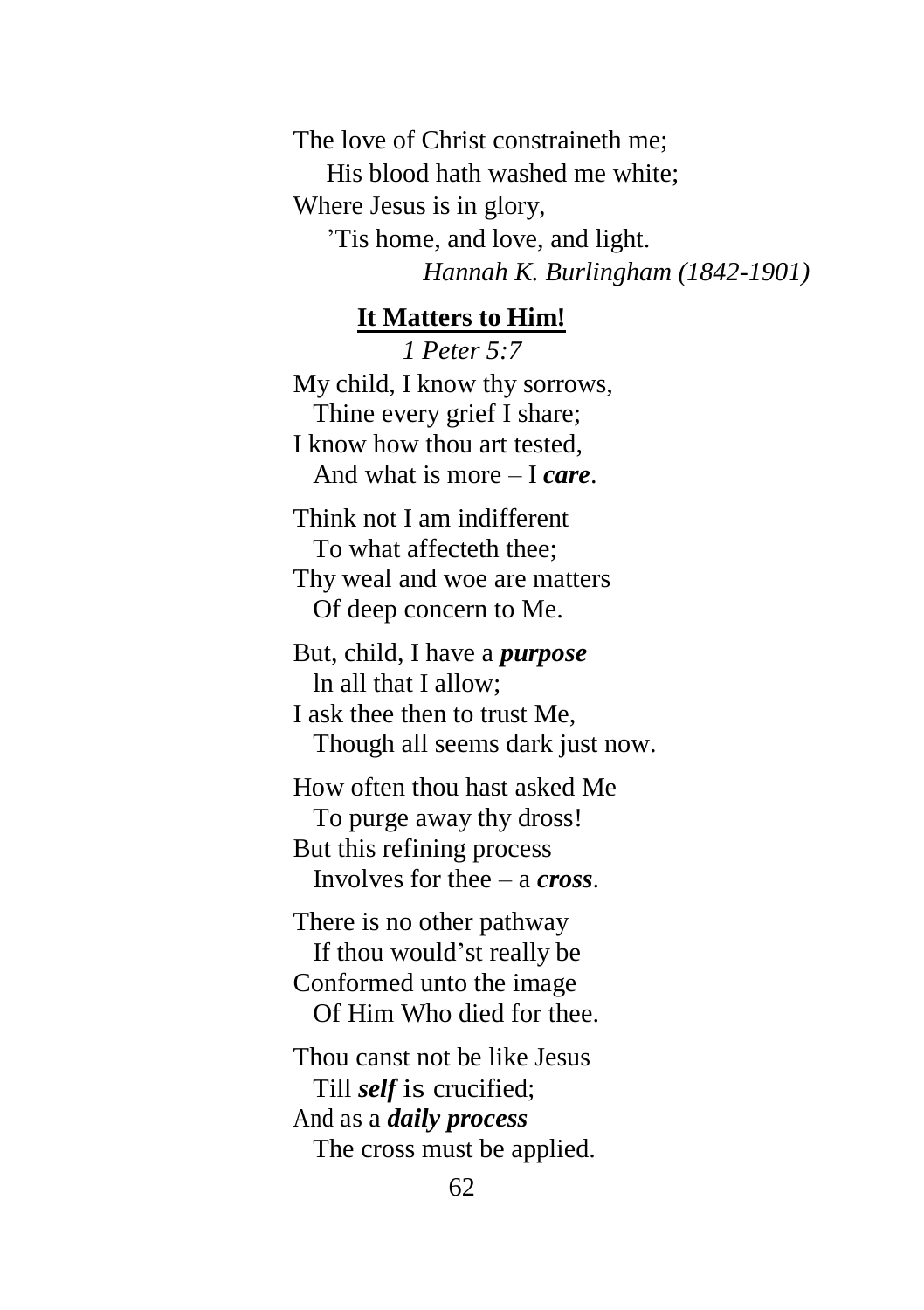Just as the skilful gard'ner Applies the pruning knife, E'en so, *I* too would sever The worthless from thy life.

I have but one sole object – That thou should'st fruitful be; And is it not *thy* longing That I *much* fruit should see?

Then shrink not from the training I needs must give to thee; I know just how to make thee What I would have thee be,

Remember that *I love thee!* Think not I am unkind, When trials come to prove thee, And joy seems left behind,

'Tis but a little longer Until I come again; What now seems so mysterious Will all be then made plain.

Take courage then; and fear not! Press onward to the prize. A crown of life awaits thee, *Glory* before thee lies!

*A.C.L.*